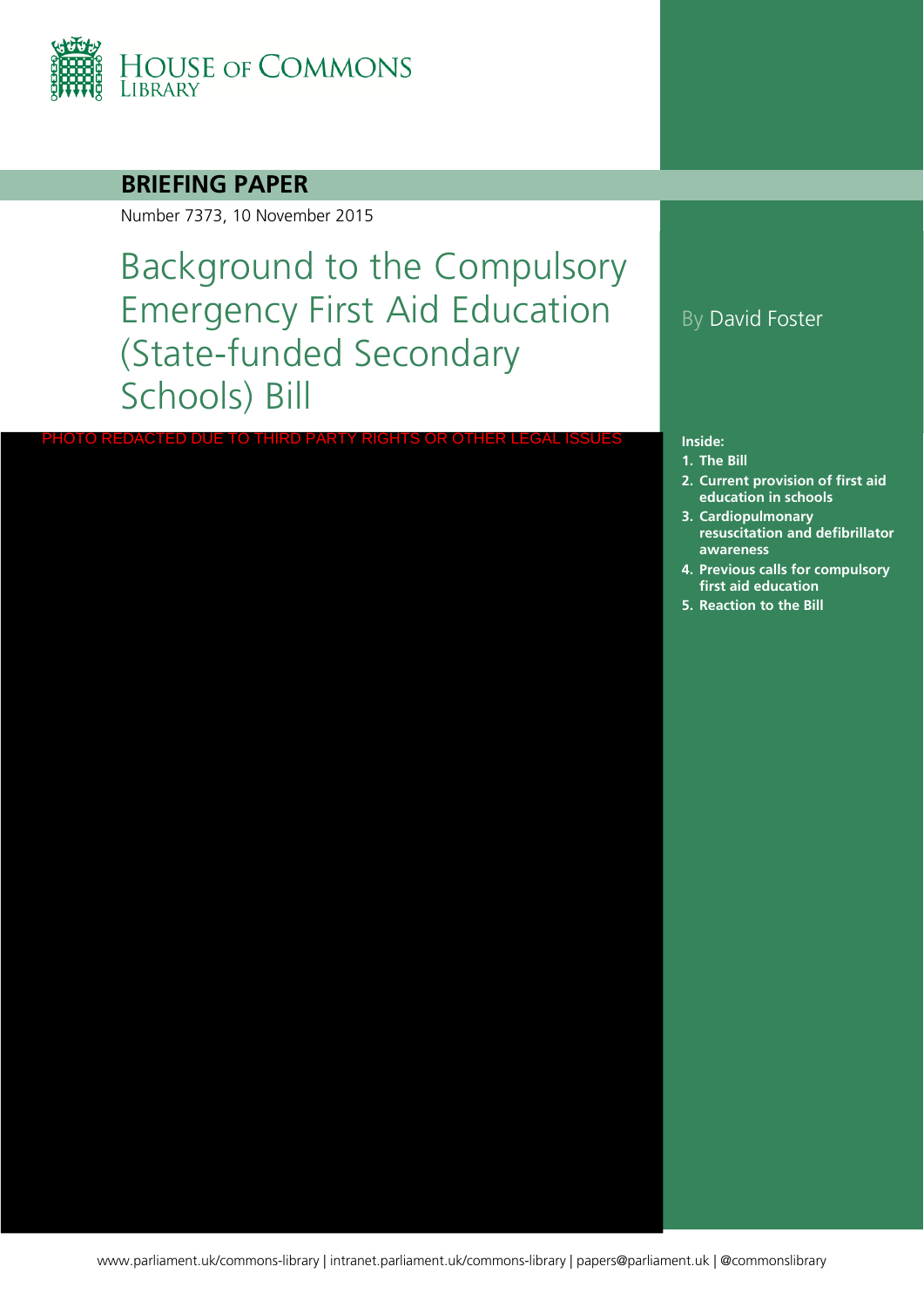# **Contents**

| <b>Summary</b>                 | The Bill<br>Current position                                                                                                                                                                                                                                                            | 3<br>$\mathsf 3$<br>3                              |
|--------------------------------|-----------------------------------------------------------------------------------------------------------------------------------------------------------------------------------------------------------------------------------------------------------------------------------------|----------------------------------------------------|
| 1.<br>1.1<br>1.2<br>1.3        | <b>The Bill</b><br>Emergency first aid education in maintained schools<br>Emergency first aid education in other state-funded schools<br>Consultation, review and revision                                                                                                              | 4<br>$\overline{4}$<br>5<br>5                      |
| 2.<br>2.1<br>2.2<br>2.3<br>2.4 | <b>Current provision of first aid education in schools</b><br>The National Curriculum<br>Personal, Social, Health and Economic Education<br>Calls to make PSHE a statutory subject<br>Automatic external defibrillators in schools<br>Training and resources from other organisations   | 6<br>6<br>$\,$ 6 $\,$<br>$\overline{7}$<br>8<br>10 |
| 3.<br>3.1<br>3.2               | <b>Cardiopulmonary resuscitation and defibrillator awareness</b><br>Consensus paper on out of hospital cardiac arrest<br>Cardiovascular Disease Outcomes Strategy                                                                                                                       | 11<br>11<br>12                                     |
| 4.<br>4.1                      | Previous calls for compulsory first aid education<br>Developments inside Parliament<br>National Curriculum (Emergency Life Support) Skills Bill 2010-12<br>Education Bill 2010-12<br>Personal, Social, Health and Economic Education (Statutory Requirement) Bill<br>2015-16<br>Debates | 14<br>14<br>14<br>15<br>15<br>15                   |
| 4.2                            | Government position<br>Position of the Coalition Government<br>Position of the current Government                                                                                                                                                                                       | 16<br>16<br>17                                     |
| 4.3                            | Other Stakeholders<br>St John Ambulance<br><b>British Red Cross</b><br><b>British Heart Foundation</b><br><b>British Youth Council</b>                                                                                                                                                  | 18<br>18<br>18<br>19<br>20                         |
| 5.<br>5.1                      | <b>Reaction to the Bill</b><br>Every Child a Lifesaver Campaign<br>Mail on Sunday support                                                                                                                                                                                               | 21<br>21<br>21                                     |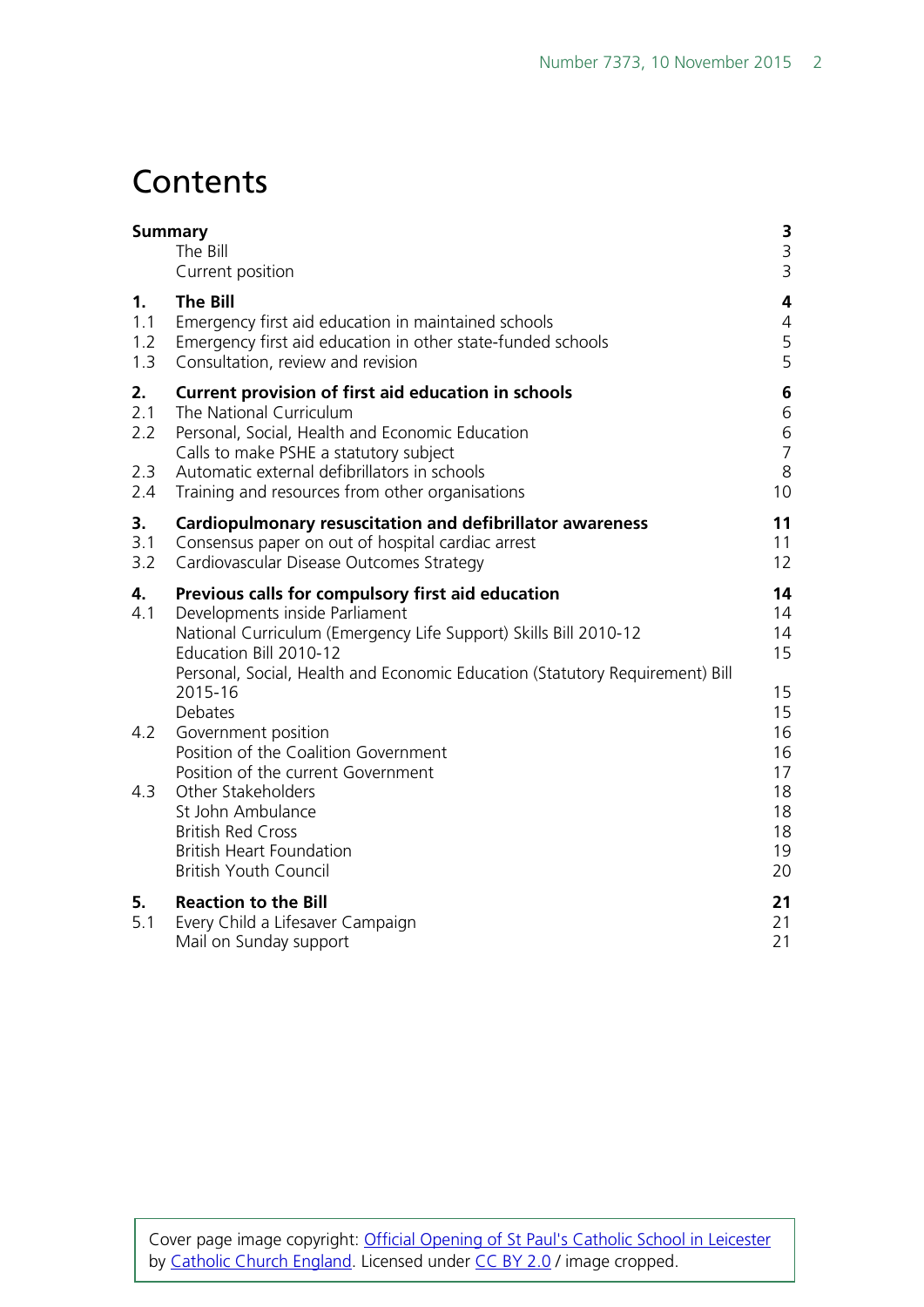# <span id="page-2-0"></span>Summary

### <span id="page-2-1"></span>The Bill

On 24 June 2015, Teresa Pearce presented the *[Compulsory Emergency First Aid Education](http://www.publications.parliament.uk/pa/bills/cbill/2015-2016/0012/cbill_2015-20160012_en_1.htm)  [\(State-funded Secondary Schools\) Bill,](http://www.publications.parliament.uk/pa/bills/cbill/2015-2016/0012/cbill_2015-20160012_en_1.htm)* having secured sixth place in the Private Members' Bill ballot. This briefing has been prepared in advance of the Bill's Second Reading in the House of Commons, which is scheduled to take place on 20 November 2015.

The Bill provides for emergency first aid education (EFAE) to be a compulsory part of the National Curriculum at key stage 3 (ages 11-14) and key stage 4 (ages 14-16). It also provides for academies, which do not have to follow the National Curriculum, to be required to teach EFAE at these key stages.

The detailed curriculum of EFAE would be determined by a school's governing body and head teacher but the Bill specifies the skills and knowledge that it must cover, which includes cardiopulmonary resuscitation and the deployment of defibrillators. The Bill provides the Secretary of State with the power to make regulations amending the skills and knowledge that EFAE must cover, but sets out consultation requirements before such regulations are made for the first time.

The Bill also requires the Secretary of State to ensure that EFAE is included in initial and continuing teacher training, and to issue guidance on best practice in delivering and inspecting EFAE. Local authorities, governing bodies, head teachers and proprietors would be under a duty to have regard to this guidance.

The Bill extends to England only and would come into force on the day after it received Royal Assent.

### <span id="page-2-2"></span>Current position

Currently, EFAE is not part of the National Curriculum in England but is included in nonstatutory programmes of study for PSHE published by the PSHE Association. A number of organisations also provide first aid training in schools as well as resources to assist in teaching emergency first aid. Government guidance suggests that schools may wish to consider raising awareness of automated external defibrillators and cardiopulmonary resuscitation.

There have been a number of previous attempts to make EFAE a compulsory part of the National Curriculum in England. The Coalition Government, while expressing support for raising the profile of EFAE in schools, did not favour making it a compulsory part of the curriculum for fear of producing an "over-prescribed school curriculum".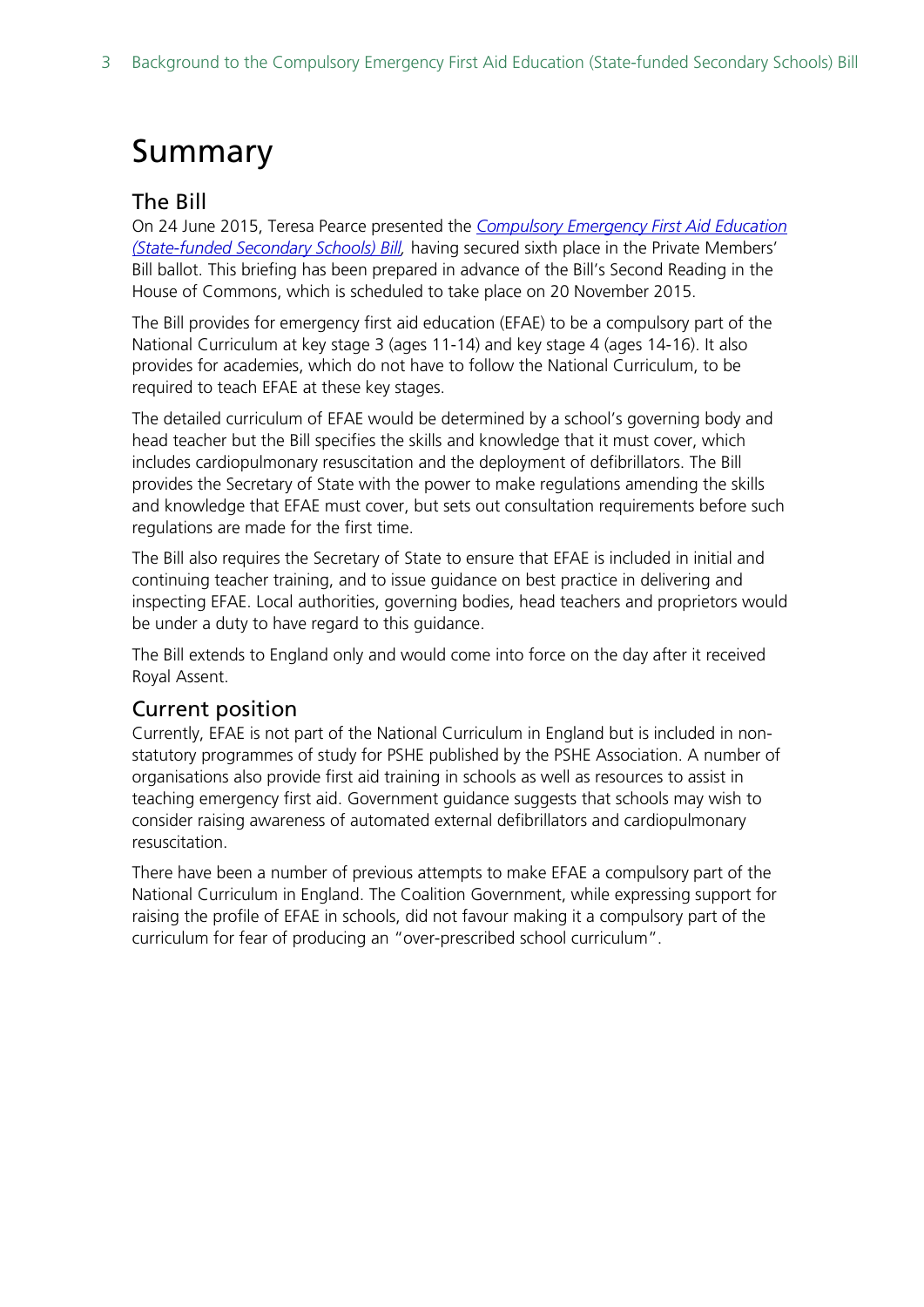# <span id="page-3-0"></span>1. The Bill

The *Compulsory Emergency First Aid Education (State-Funded Secondary Schools) Bill* was introduced by Teresa Pearce on 24 June 2015. The Bill makes provision for emergency first aid education (EFAE) to be compulsory at key stages 3 and 4 in maintained schools, academies, city technology colleges and city colleges for the technology of the arts. Free schools, university technology colleges and studio schools operate as academies in law.

# <span id="page-3-1"></span>1.1 Emergency first aid education in maintained schools

**Clause 1** provides for EFAE to be part of the National Curriculum at key stage 3 (ages 11-14) and key stage 4 (ages 14-16). The National Curriculum would not be required to specify attainment targets or assessment arrangements for EFAE.

The detailed EFAE curriculum would be determined by a school's governing body and head teacher. However, the Bill provides for EFAE to comprise "formal lessons" and to include the teaching of the following skills and knowledge:

> (a) recognising when a person is in need of the attention of a medically-qualified professional;

(b) how to summon medical assistance urgently;

(c) recognising, and distinguishing between, certain common scenarios;

- (d) which EFA [emergency first aid] actions are appropriate in each such scenario, including the best management of circumstances where a person is or appears to be –
	- (i) unconscious or not breathing,
	- (ii) unconscious and breathing,
	- (iii) choking,
	- (iv) bleeding severely,
	- (v) having a heart attack, or
	- (vi) having an episode arising from an underlying condition such as asthma or epilepsy; and
- (e) the appropriate deployment of EFAE procedures and equipment –
	- (i) Cardiopulmonary resuscitation, and
	- (ii) Defibrillators.

The Secretary of State would be able to provide further information relating to this list of skills and knowledge. They would also have the power to make regulations, subject to the affirmative procedure, amending the list in order to give effect to recommendations of a report laid before Parliament. Clause 3 provides that, before making such regulations for the first time, the Secretary of State would be required to conduct a public consultation on the content and delivery of EFAE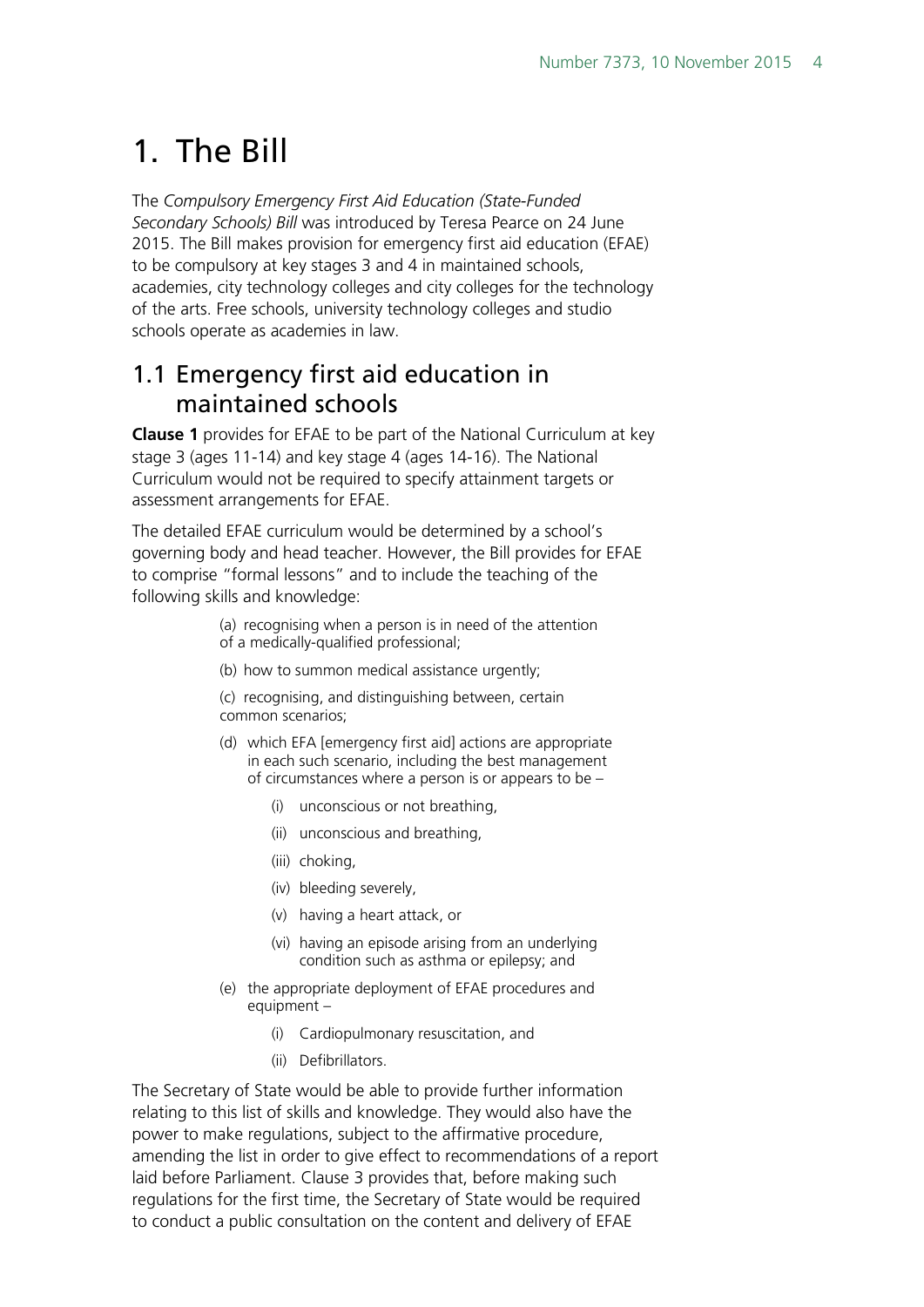#### 5 Background to the Compulsory Emergency First Aid Education (State-funded Secondary Schools) Bill

and to lay a report before Parliament within three months of the consultation closing.

The Secretary of State would be under a duty to:

- Ensure that EFAE is included in initial and continuing teacher training.
- Issue guidance on best practice in delivering and inspecting EFAE and to review such guidance at least annually. When reviewing the guidance, the Secretary of State would be required to consult such persons as they consider appropriate.

Local authorities, governing bodies and head teachers would be under a duty to have regard to the guidance issued by the Secretary of State. In addition, governing bodies and head teachers would be under a duty to ensure that information provided in the course of providing EFAE is up to date and accurate.

# <span id="page-4-0"></span>1.2 Emergency first aid education in other state-funded schools

**Clause 2** provides for EFAE to be included in the curriculum at key stage 3 and key stage 4 in academy schools (free schools, university technology colleges and studio schools operate as academies in law), city technology colleges, and city colleges for the technology of the arts. EFAE provided in such schools would be required to comprise the same skills and knowledge as specified with regards to maintained schools. Proprietors and head teachers of such schools would also be required to have regard to guidance issued by the Secretary of State.

Subsection 6 of clause 2 provides for clause 1 to apply to academy schools, city technology colleges, and city colleges for the technology of the arts as if they were maintained schools.

# <span id="page-4-1"></span>1.3 Consultation, review and revision

**Clause 3** sets out the consultation requirements before the Secretary of State can make regulations for the first time amending the skills and knowledge to be included within EFAE (see section 1.1 above).

The clause also provides for the Secretary of State to be required to arrange independent reviews of the quality and impact of EFAE provision once the first cohort of pupils to receive EFAE throughout the third and fourth key stages have completed key stage 4.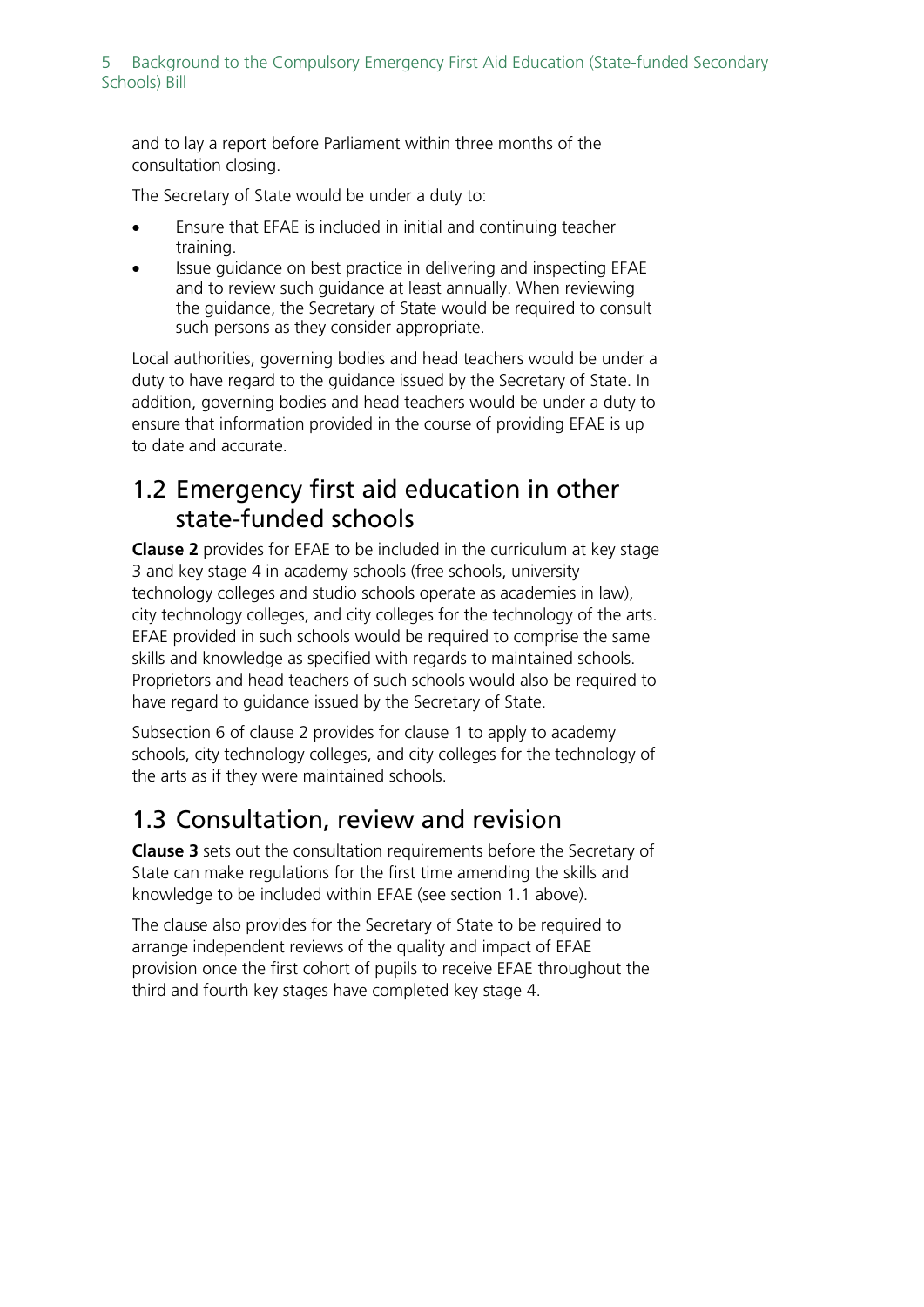# <span id="page-5-0"></span>2. Current provision of first aid education in schools

#### **Summary**

- Emergency first aid training is currently not part of the National Curriculum in England.
- Local authority maintained schools are required to teach the National Curriculum; academies, free schools and independent schools do not have to follow it, but may do so if they wish.
- Schools may teach emergency first aid as part of Personal, Social, Health and Economic Education (PSHE), which remains a non-statutory subject in England.
- Government guidance suggests that schools may wish to consider raising awareness of automated external defibrillators (AEDs) and cardiopulmonary resuscitation (CPR)
- A number of organisations provide first aid training in schools as well as resources to assist schools in teaching emergency first aid.

# <span id="page-5-1"></span>2.1 The National Curriculum

Emergency first aid education is not currently part of the National Curriculum in England.

Local authority maintained schools are required to follow the National Curriculum, which sets the required content for those subjects that should be taught to all pupils. Academies, free schools (which operate as academies in law) and independent schools are not required to follow the National Curriculum but may do so if they wish.

On 20 January 2011, the Education Secretary announced a review of the whole of the National Curriculum. The revised National Curriculum programmes of study, which were published in September 2013, have been taught in most subjects and in respect of most age groups since September 20[1](#page-5-3)4.<sup>1</sup> A Library briefing paper provides further information on the National Curriculum review:

• Library Briefing Paper 6798, *[National Curriculum review](http://researchbriefings.files.parliament.uk/documents/SN06798/SN06798.pdf)*, last updated 1 May 2014

# <span id="page-5-2"></span>2.2 Personal, Social, Health and Economic Education

Alongside the review of the National Curriculum, the Coalition Government carried out a separate review of Personal, Social, Health and Economic Education (PSHE). [2](#page-5-4)

Following the review, it was announced in March 2013 that PSHE would remain a non-statutory subject and that no new programmes of study would be published. [3](#page-5-5) The Government stated, however, that all schools

<span id="page-5-3"></span> <sup>1</sup> Department for Education, *[National curriculum in England: framework for key stages](https://www.gov.uk/government/publications/national-curriculum-in-england-framework-for-key-stages-1-to-4/the-national-curriculum-in-england-framework-for-key-stages-1-to-4)  [1 to 4](https://www.gov.uk/government/publications/national-curriculum-in-england-framework-for-key-stages-1-to-4/the-national-curriculum-in-england-framework-for-key-stages-1-to-4)*, updated 2 December 2014. Information on the curriculum review is provided on the DFE's website at: [National curriculum review: targets from September 2014,](https://www.gov.uk/government/consultations/national-curriculum-review-new-programmes-of-study-and-attainment-targets-from-september-2014) last updated 11 September 2013.

<span id="page-5-4"></span><sup>&</sup>lt;sup>2</sup> The remit of the PSHE review was set out in a letter from the Schools Minister to the [Chair of the Education Committee on 21 July 2011.](http://media.education.gov.uk/assets/files/letter%20from%20nick%20gibb.PDF)

<span id="page-5-5"></span><sup>&</sup>lt;sup>3</sup> [HC Deb 21 March 2013 52WS](http://www.publications.parliament.uk/pa/cm201213/cmhansrd/cm130321/wmstext/130321m0001.htm#13032159000004)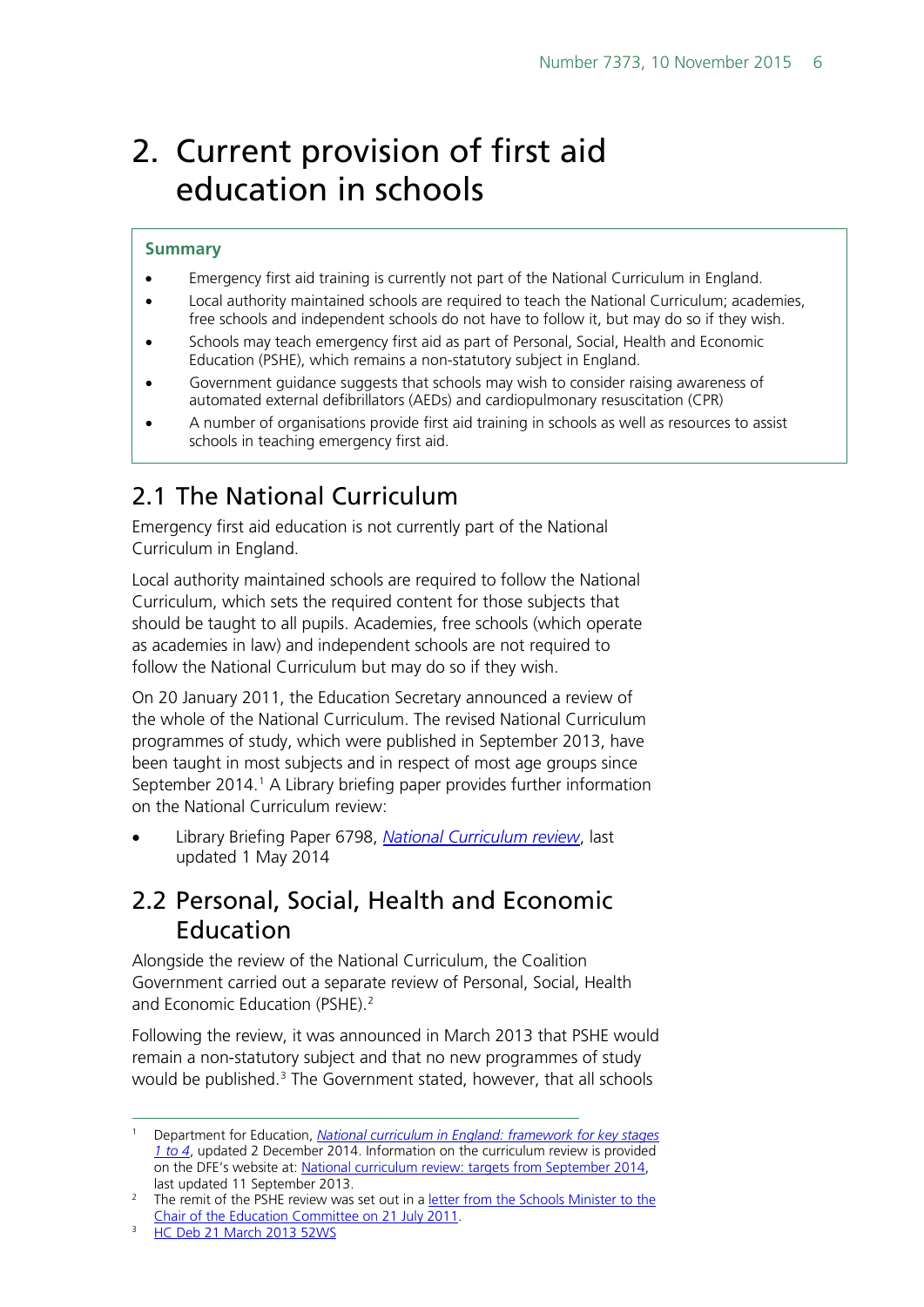should teach PSHE and this expectation is outlined in the introduction to the revised National Curriculum:

All schools should make provision for personal, social, health and economic education (PSHE), drawing on good practice. Schools are also free to include other subjects or topics of their choice in planning and designing their own programme of education. [4](#page-6-1)

The PSHE Association, which receives grant funding from the Government, has published a [programme of study](https://www.pshe-association.org.uk/uploads/media/27/8004.pdf) (non-statutory) for PSHE. Emergency first aid is included in the suggested content for children at key stages 3 and 4:

- At key stage 3 (ages 11-14) pupils should have the opportunity to learn "a knowledge of basic first aid and life-saving skills".
- At key stage 4 (ages 14-16) pupils should have the opportunity to learn "how to find sources of emergency help and how to give basic and emergency first aid in appropriate contexts".[5](#page-6-2)

The programme of study recommends that schools do not attempt to cover all of the suggested content, as doing so "would lead to a series of superficial experiences that would most likely be restricted to providing information".[6](#page-6-3)

## <span id="page-6-0"></span>Calls to make PSHE a statutory subject

There have been a number of calls for PSHE to be made a statutory subject. In its February 2015 report on PSHE and sex and relationships education, the Education Committee recommended that PSHE should be made a statutory subject but that schools should retain flexibility over what is taught as part of it.<sup>[7](#page-6-4)</sup> In its response to the Committee's report, published in July 2015, the Government agreed that more could be done to emphasise the importance of PSHE and that it would consider the arguments of the Committee as part of work to improve the quality of PSHE:

The Government wants all young people to leave school prepared for life in modern Britain. We agree with the committee that highquality PSHE and SRE have a vital role to play in this by providing a curriculum for modern life. The Government also agrees that there is more that we can do to emphasise its importance and improve the quality and provision of PSHE education which is not yet good enough in too many schools. That is why we announced a package of support for PSHE in March 2015, including the development of a rigorous new PSHE quality mark for schools to demonstrate excellence in their teaching and further work with the PSHE Association to help them quality assure resources produced by other organisations to ensure that teachers have access to the best materials.

We now want to go further, and will take forward work with the sector to develop further measures to improve the quality of PSHE. We want to make significant progress on this issue this

<span id="page-6-1"></span> <sup>4</sup> Department for Education, *[The national curriculum in England](https://www.gov.uk/government/uploads/system/uploads/attachment_data/file/339805/MASTER_final_national_curriculum_until_sept_2015_11_9_13.pdf) Framework [document: for teaching 1 September 2014 to 31 August 2015,](https://www.gov.uk/government/uploads/system/uploads/attachment_data/file/339805/MASTER_final_national_curriculum_until_sept_2015_11_9_13.pdf)* September 2013, p5

<span id="page-6-2"></span><sup>5</sup> PSHE Association, *[PSHE Education Programme of Study \(Key Stages 1-4\),](https://www.pshe-association.org.uk/uploads/media/27/8004.pdf)* October 2014, p16.

<span id="page-6-4"></span><span id="page-6-3"></span> $\frac{6}{7}$  Ibid, p1.

<sup>7</sup> Education Committee, *[Life lessons: PSHE and SRE in schools,](http://www.publications.parliament.uk/pa/cm201415/cmselect/cmeduc/145/145.pdf)* 17 February 2015, HC 145 2014-15, paras 147-8.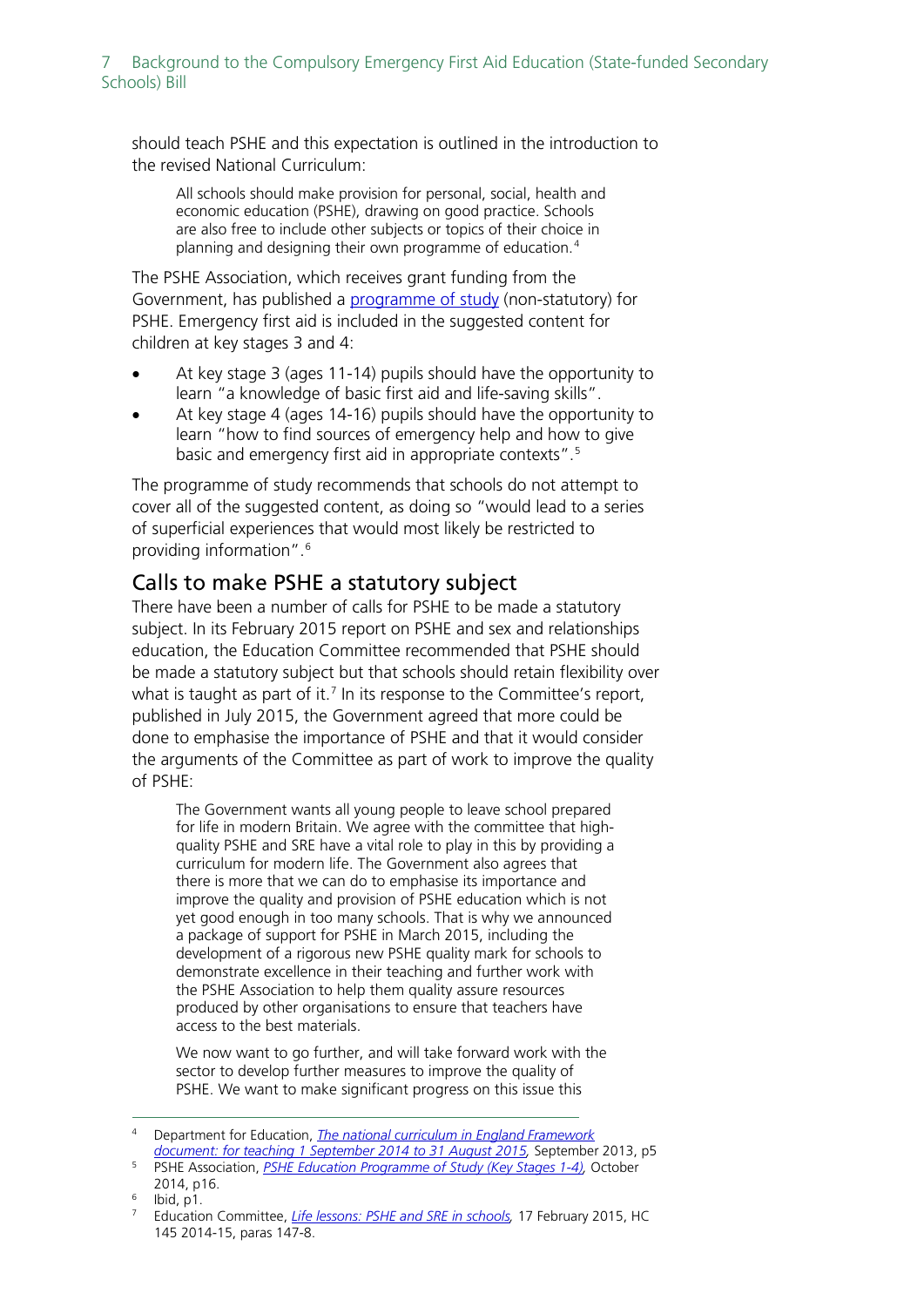parliament, and will consider in full the arguments put forward by the Select Committee as part of this work before reporting back later this year.<sup>[8](#page-7-1)</sup>

Further information on the calls to make PSHE statutory, including arguments made against this proposal, is including in Library Briefing Paper 7303, [Personal, social, health and economic education in schools](http://researchbriefings.parliament.uk/ResearchBriefing/Summary/CBP-7303)  [\(England\),](http://researchbriefings.parliament.uk/ResearchBriefing/Summary/CBP-7303) last updated 16 September 2015.

#### **Box 1: Compulsory first aid education in other countries**

In Wales, Personal and Social Education (PSE) forms part of the statutory basic curriculum for maintained schools. The framework for PSE states that at key stage 3 pupils should be given the opportunity to "develop the practical skills necessary for everyday life, e.g. basic emergency first aid procedures". At key stage 4, the framework states that pupils should be given the opportunity to "develop the practical skills necessary for everyday life, e.g. administer basic first aid."[9](#page-7-2)

In Northern Ireland, Personal Development forms a statutory part of the curriculum at key stages 3 and 4. The statutory minimum content requires pupils to be provided with opportunities to "develop preventative strategies in relation to accidents in the home, school and on the road" and to be able to "develop an awareness of emergency first aid procedures".[10](#page-7-3) Non-statutory guidance states that this content could include "safe practices in relation to appliances and equipment, chemicals, machinery, vehicles, road safety; knowing what to do in the event of cuts, burns and fire; knowing emergency first aid, etc."[11](#page-7-4)

A 2006 survey conducted by the International Federation of Red Cross and Red Crescent societies reported that 19% of European countries had compulsory first aid training in schools.[12](#page-7-5) Another 2006 Red Cross report cited France, Denmark and Norway as examples of European countries where first aid was part of the school curriculum.<sup>[13](#page-7-6)</sup> In addition, a briefing published by the British Heart Foundation and the Resuscitation Council in October 2012 stated that 36 US States "have passed legislation, curriculum content standards, or frameworks referring to teaching CPR in schools".[14](#page-7-7)

# <span id="page-7-0"></span>2.3 Automatic external defibrillators in schools

In November 2014, the Department for Education (DfE) published nonstatutory advice for schools on automatic external defibrillators (AEDs).

The advice encourages schools to purchase AEDs as part of their first aid equipment and states that the DfE has "negotiated an arrangement with NHS Supply Chain to enable the purchase of AEDs which meet a certain minimum specification at a discount".[15](#page-7-8)

<span id="page-7-1"></span> <sup>8</sup> Department for Education, *[Government Response: Life lessons: PSHE and SRE in](https://www.gov.uk/government/uploads/system/uploads/attachment_data/file/446038/50742_Cm_9121_Web.pdf)  [schools,](https://www.gov.uk/government/uploads/system/uploads/attachment_data/file/446038/50742_Cm_9121_Web.pdf)* CM 9121, July 2015, p9.

<span id="page-7-2"></span><sup>9</sup> Welsh Assembly Government, *[Personal and social education framework for 7 to 19](http://learning.gov.wales/docs/learningwales/publications/130425-personal-and-social-education-framework-en.pdf) [year-olds in Wales,](http://learning.gov.wales/docs/learningwales/publications/130425-personal-and-social-education-framework-en.pdf)* 2008, pp21b and 23b

<span id="page-7-3"></span><sup>10</sup> *[The Education \(Curriculum Minimum Content\) Order \(Northern Ireland\) 2007](http://www.legislation.gov.uk/nisr/2007/46/contents/made)*, SI 20047/046.

<span id="page-7-4"></span><sup>11</sup> Northern Ireland Curriculum, *[Personal Development: Key Stage 3 Non Statutory](http://ccea.org.uk/sites/default/files/docs/curriculum/area_of_learning/learning_life_work/pers_dev/ks3_pd_nonstat_guidance_Aug2011.pdf)  [Guidance for Personal Development](http://ccea.org.uk/sites/default/files/docs/curriculum/area_of_learning/learning_life_work/pers_dev/ks3_pd_nonstat_guidance_Aug2011.pdf)*, 2007, p26

<span id="page-7-5"></span><sup>12</sup> International Federation of Red Cross and Red Crescent Societies, *[First aid for a safer](https://www.ifrc.org/PageFiles/53459/First%20aid%20for%20a%20safer%20future%20Focus%20on%20Europe%20%20Advocacy%20report%202009.pdf?epslanguage=en)  [future: Focus on Europe,](https://www.ifrc.org/PageFiles/53459/First%20aid%20for%20a%20safer%20future%20Focus%20on%20Europe%20%20Advocacy%20report%202009.pdf?epslanguage=en)* 2009, p4

<span id="page-7-6"></span><sup>13</sup> British Red Cross, *[Life. Live it. The case for first aid education in UK schools](http://www.redcross.org.uk/What-we-do/Teaching-resources/Teaching-packages/Life-live-it-first-aid-education-for-young-people/%7E/media/BritishRedCross/Documents/What%20we%20do/First%20aid/Life%20Live%20It/Policy%20report.pdf)*, 2006, p41

<span id="page-7-7"></span><sup>14</sup> British Heart Foundation and Resuscitation Council, *[Briefing on campaign](https://www.collegeofparamedics.co.uk/downloads/ELS_Campaign_Briefing_OCT_2012.pdf) for life[saving skills to be taught in schools,](https://www.collegeofparamedics.co.uk/downloads/ELS_Campaign_Briefing_OCT_2012.pdf)*2012

<span id="page-7-8"></span><sup>15</sup> Department for Education, *[Automated external defibrillators \(AEDs\): A guide for](https://www.gov.uk/government/uploads/system/uploads/attachment_data/file/466876/AED_guide_for_schools.pdf)  [maintained schools and academies](https://www.gov.uk/government/uploads/system/uploads/attachment_data/file/466876/AED_guide_for_schools.pdf)*, October 2015, p5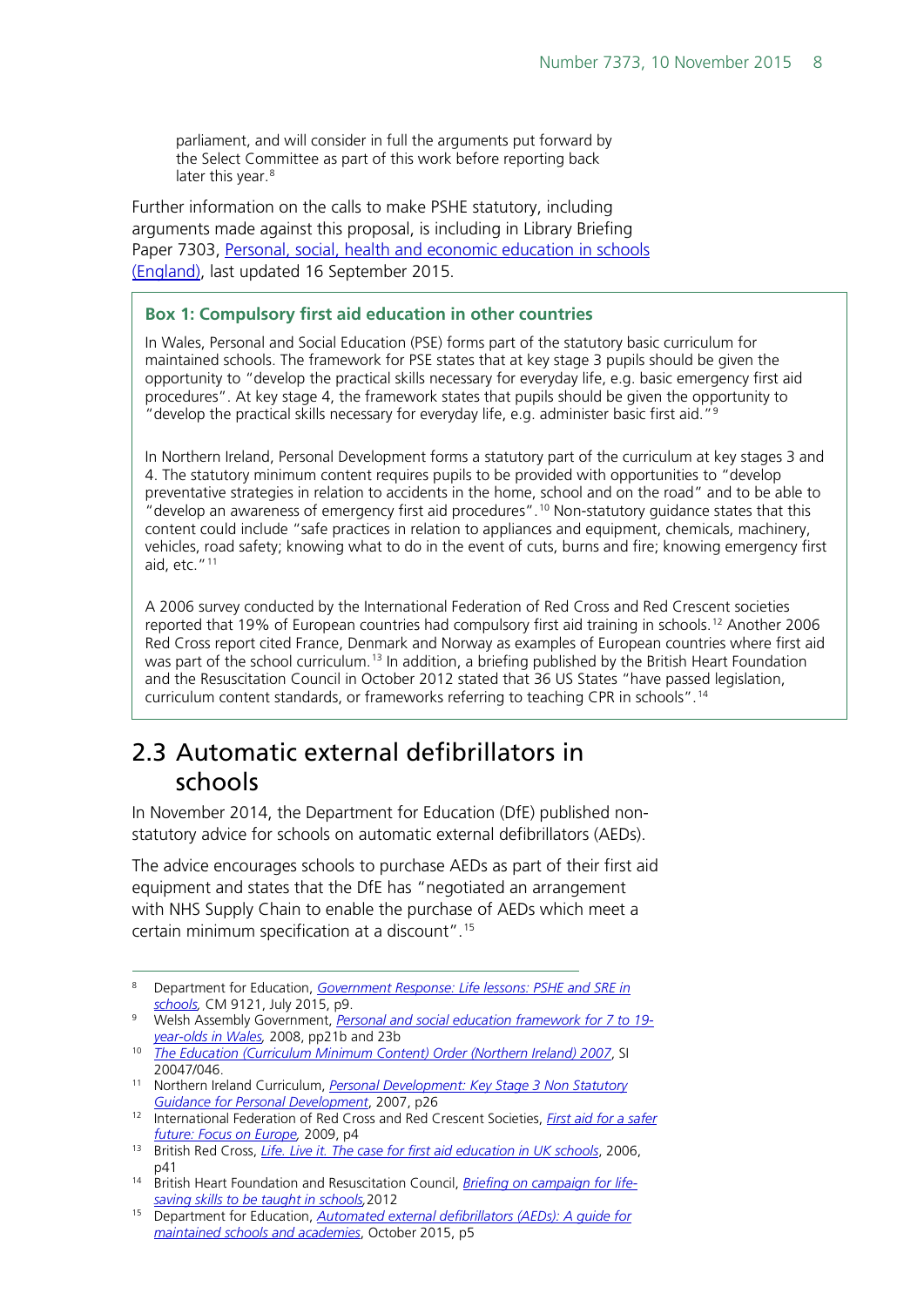#### **Box 2: What is an automatic external defibrillator?**

The DfE advice states that an automatic external defibrillator (AED) is "a machine used to give an electric shock when a person is in cardiac arrest, i.e. when the heart stops beating normally." It further explains that the AED will monitor an individual's heart rhythm and apply a shock to restart it, or advise that CPR be continued. From when they are first switched on, AEDs provide voice and visual prompts to guide the rescuer through the process, including positioning and attaching the pads, when to start and restart CPR and whether or not a shock is advised.

The advice additionally states that schools may wish to consider raising awareness of AED and CPR training across the whole school, and that this may be done through PSHE:

Schools may wish to consider raising AED awareness, along with CPR training, across the entire school community to ensure that there is a greater likelihood of being able to assist someone suffering a cardiac arrest in time to save their life. The Resuscitation Council (UK) states that untrained bystanders should not be discouraged from using an AED in an emergency. Nevertheless, individuals who have received training will naturally feel more confident in doing so should the need arise.

One way in which this might be done is through personal, social, health and economic (PSHE) education, which all schools should provide. The PSHE Association's suggested programme of study includes emergency life-saving skills as part of PSHE provision. Schools may want to consider using/contacting organisations such as the local IMPS (Injury Minimization Programme for Schools) programme, the British Red Cross, St John Ambulance and the Royal Life Saving Society UK, who may be able to provide suitable resources and/or training…

Secondary school pupils and older primary school children are generally capable of sufficiently compressing the chest to the correct depth and speed in order to successfully administer CPR. CPR training can also give children the confidence and skills to talk an adult through the administration of CPR.

Younger primary-aged children frequently lack the physical strength to carry out CPR on adults, so general awareness training (including, for example, how to dial 999 and put someone in the recovery position) may be considered more appropriate for this age group.[16](#page-8-0)

Similarly, Department for Education non-statutory guidance on supporting pupils with medical conditions advises schools to consider purchasing a defibrillator and promoting CPR techniques more widely in schools. [17](#page-8-1)

<span id="page-8-0"></span> <sup>16</sup> Ibid, p16-7.

<span id="page-8-1"></span><sup>17</sup> Department for Education, *Supporting [pupils at school with medical conditions:](https://www.gov.uk/government/uploads/system/uploads/attachment_data/file/306952/Statutory_guidance_on_supporting_pupils_at_school_with_medical_conditions.pdf)  [Statutory guidance for governing bodies of maintained schools and proprietors of](https://www.gov.uk/government/uploads/system/uploads/attachment_data/file/306952/Statutory_guidance_on_supporting_pupils_at_school_with_medical_conditions.pdf)  [academies in England](https://www.gov.uk/government/uploads/system/uploads/attachment_data/file/306952/Statutory_guidance_on_supporting_pupils_at_school_with_medical_conditions.pdf)*, April 2014, p18.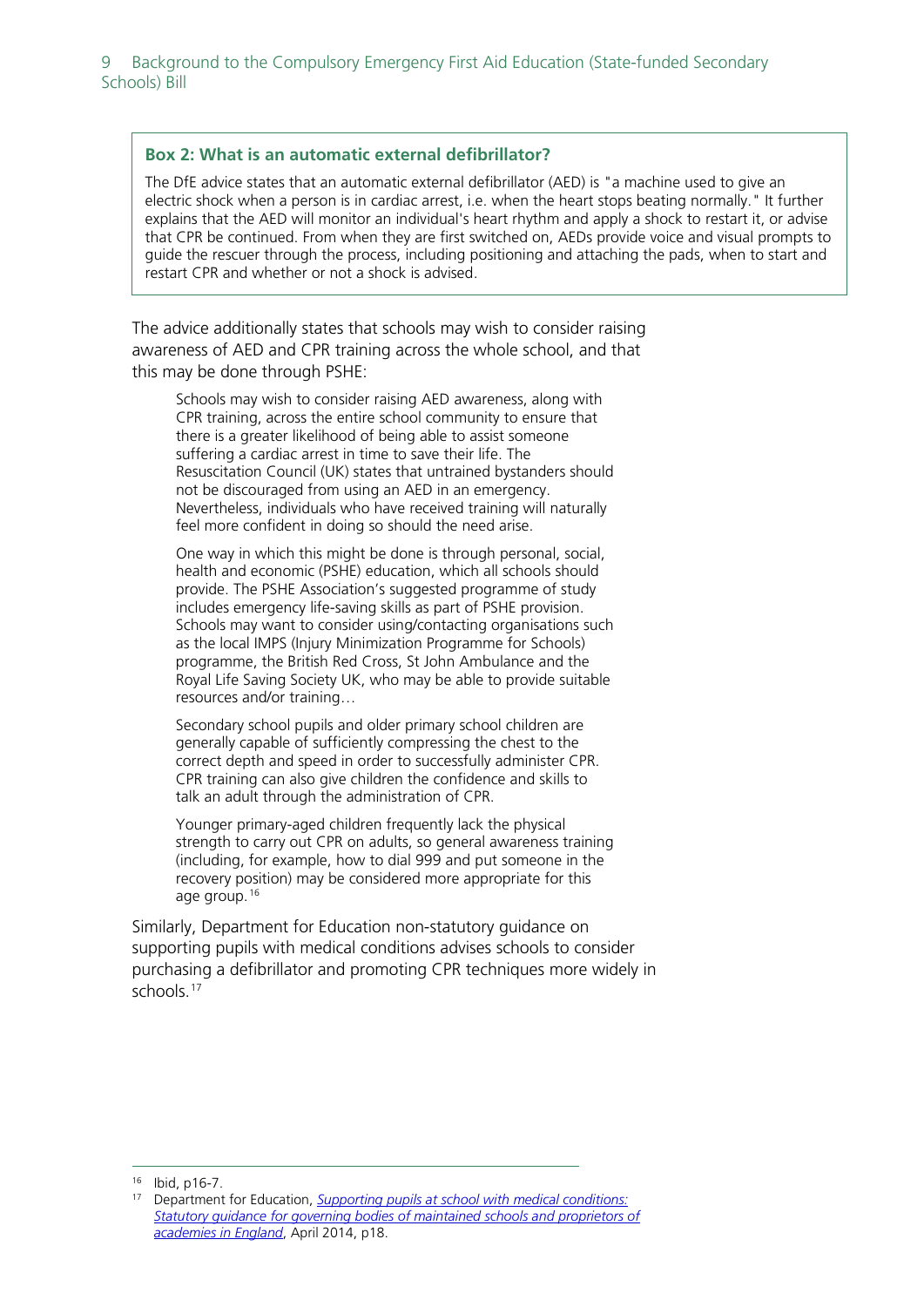# <span id="page-9-0"></span>2.4 Training and resources from other organisations

A number of organisations, including St John Ambulance, the British Red Cross and the British Heart Foundation offer training and resources to schools for teaching emergency first aid.

As part of the support it provides to schools, the British Heart Foundation offers free CPR training packs – the "Call Push Rescue Training kit" – to all secondary schools in the UK:

The training kit covers how and when to perform CPR on an adult or child, put someone in the recovery position and use a public access defibrillator.

It's suitable for students 12 years old and over. The kit contains an educational DVD demonstrating how to do CPR while trainees practise along using the inflatable manikins. No instructor is needed as all of the techniques are taught using the DVD. All you need is a DVD player and a little space to practise in.

When you sign up you'll also receive a free welcome pack with everything you need to get the CPR training up and running in your school including posters, assembly film, lesson framework and much more. Shortly afterwards you'll receive your training kit.<sup>[18](#page-9-1)</sup>

The Government has stated that it will "work with the British Heart Foundation to continue to promote this kit to schools".<sup>[19](#page-9-2)</sup>

#### **Box 3: How many children currently receive emergency first aid education?**

There are no official statistics collated on the proportion of school children in England who currently receive emergency first aid education. A number of figures have been quoted, including:

- An October 2015 article on the Red Cross website stated that "research developed by" the Red Cross, the British Heart Foundation and St John Ambulance showed that "only 24% of schools currently teach first aid".<sup>[20](#page-9-3)</sup>
- In a 2012 briefing on the campaign for life-saving skills to be taught in schools, the British Heart Foundation estimated that around one in seven secondary school children in England "receive training that could help them potentially save a life."[21](#page-9-4)
- A 2009 survey of 1552 primary and secondary school children conducted by St John Ambulance found that 69% of those surveyed "wouldn't know how to treat a friend or loved one who needed first aid".<sup>[22](#page-9-5)</sup>
- A 2006 survey conducted by the International Federation of Red Cross and Red Crescent societies stated that the percentage of the population trained in first aid among the countries who responded to the survey ranged from 95% in Norway to 0.3% in Hungary.<sup>[23](#page-9-6)</sup>

<span id="page-9-1"></span><sup>&</sup>lt;sup>18</sup> ["Train your students"](https://www.bhf.org.uk/heart-health/nation-of-lifesavers/call-push-rescue/schools), British Heart Foundation, last accessed 9 November 2015.

<span id="page-9-2"></span> $19 \overline{PO3525}$ , 25 June 2015

<span id="page-9-3"></span><sup>20</sup> [Top charities join forces to launch Every Child a Lifesaver campaign,](http://www.redcross.org.uk/About-us/News/2015/October/Top-charities-join-forces-to-launch-Every-Child-a-Lifesaver-campaign) British Red Cross, 1 October 2015.

<span id="page-9-4"></span><sup>21</sup> British Heart Foundation and Resuscitation Council UK, *[Briefing on campaign for life](https://www.collegeofparamedics.co.uk/downloads/ELS_Campaign_Briefing_OCT_2012.pdf)[saving skills to be taught in schools,](https://www.collegeofparamedics.co.uk/downloads/ELS_Campaign_Briefing_OCT_2012.pdf)* October 2012

<span id="page-9-5"></span><sup>&</sup>lt;sup>22</sup> [Pupils speak out about first aid,](https://www.sja.org.uk/sja/about-us/latest-news/pupils-speak-out.aspx) St John Ambulance, March 2009.

<span id="page-9-6"></span><sup>23</sup> International Federation of Red Cross and Red Crescent Societies, *[First aid for a safer](https://www.ifrc.org/PageFiles/53459/First%20aid%20for%20a%20safer%20future%20Focus%20on%20Europe%20%20Advocacy%20report%202009.pdf?epslanguage=en)  [future: Focus on Europe,](https://www.ifrc.org/PageFiles/53459/First%20aid%20for%20a%20safer%20future%20Focus%20on%20Europe%20%20Advocacy%20report%202009.pdf?epslanguage=en)* 2009, p3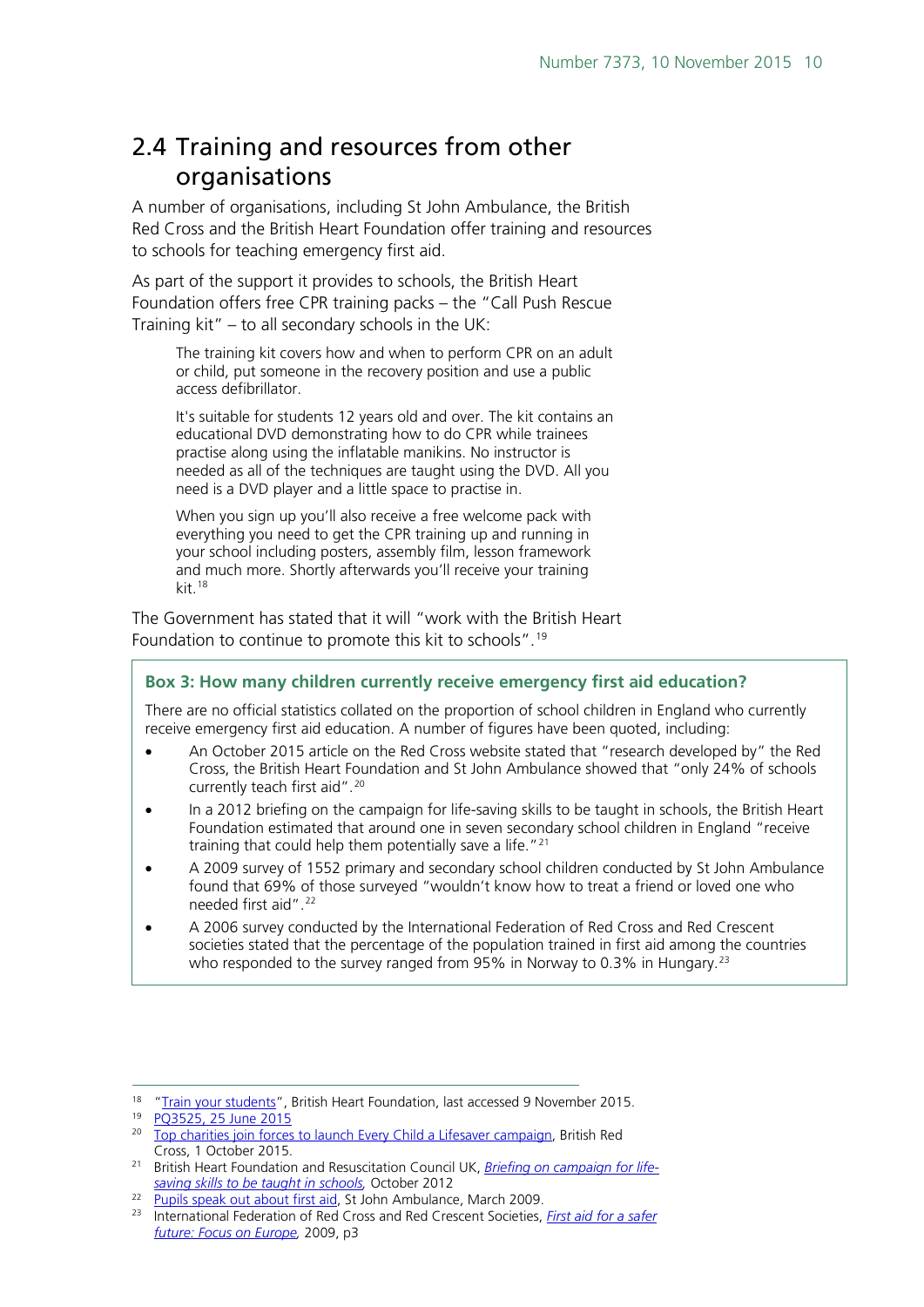11 Background to the Compulsory Emergency First Aid Education (State-funded Secondary Schools) Bill

# <span id="page-10-0"></span>3. Cardiopulmonary resuscitation and defibrillator awareness

The Bill provides for EFAE to include the use of cardiopulmonary resuscitation (CPR) and defibrillators. This section provides background information on out of hospital cardiac arrests (OHCA), and the effect of CPR and defibrillation on survival rates following an OHCA.

# <span id="page-10-1"></span>3.1 Consensus paper on out of hospital cardiac arrest

A consensus paper on OHCA in England, developed by the British Heart Foundation, NHS England and the Resuscitation Council, was published in October 2014. It reported that in 2013, the emergency medical services attempted to resuscitate approximately 28,000 cases of OHCA in England. Of these cases, the overall rate of survival to hospital discharge was  $8.6\%$ .<sup>[24](#page-10-2)</sup> The paper stated that the survival rates from other developed countries indicate that there is potential to improve survival rates in the UK.<sup>[25](#page-10-3)</sup>

### **Box 4: How many OHCAs occur in England each year?**

The consensus paper stated that the total number of cardiac arrests in England is unknown. It further stated that before quoting any figure it is important to define what is meant by 'cardiac arrest' given that the heart stopping will always be part of the process of dying and in many cases attempting CPR would be of no benefit.

A figure of 60,000 OHCAs is often quoted, which the consensus paper states probably derives from a 2006 report by the Ambulance Services Association, "which identified 57,345 OHCAs in 2006, of which 25,143 received attempted CPR by the EMS [emergency medical services] and 32,202 who did not". It is not certain how many of the 32,202 people would have been given CPR if the emergency services were called earlier or if bystanders had administered CPR.

The consensus paper stated that the most important figure is "the total number of cardiac arrests from which the person may have a chance of surviving if someone starts a resuscitation attempt immediately". This is uncertain but is likely to be higher than the number of cardiac arrests in which the emergency medical services attempted resuscitation in 2013 (28,000).

The paper stated that when an individual has a cardiac arrest, every minute without cardiopulmonary resuscitation (CPR) and defibrillation reduces their chances of survival by 7-10%.<sup>[26](#page-10-4)</sup> It further stated that countries with the highest rates of OHCA survival are those which have strengthened all four links of the chain of survival:

- Early recognition and call for help
- Early CPR
- Early defibrillation
- Post resuscitation care

<span id="page-10-2"></span> <sup>24</sup> British Heart Foundation, NHS England and Resuscitation Council (UK), *[Consensus](https://www.resus.org.uk/publications/consensus-paper-on-out-of-hospital-cardiac-arrest-in-england/)*  [Paper on Out-of-Hospital Cardiac Arrest in England,](https://www.resus.org.uk/publications/consensus-paper-on-out-of-hospital-cardiac-arrest-in-england/) 16 October 2014, p2-3.

<span id="page-10-3"></span> $25$  Ibid, p2

<span id="page-10-4"></span><sup>26</sup> Ibid, pp2-3.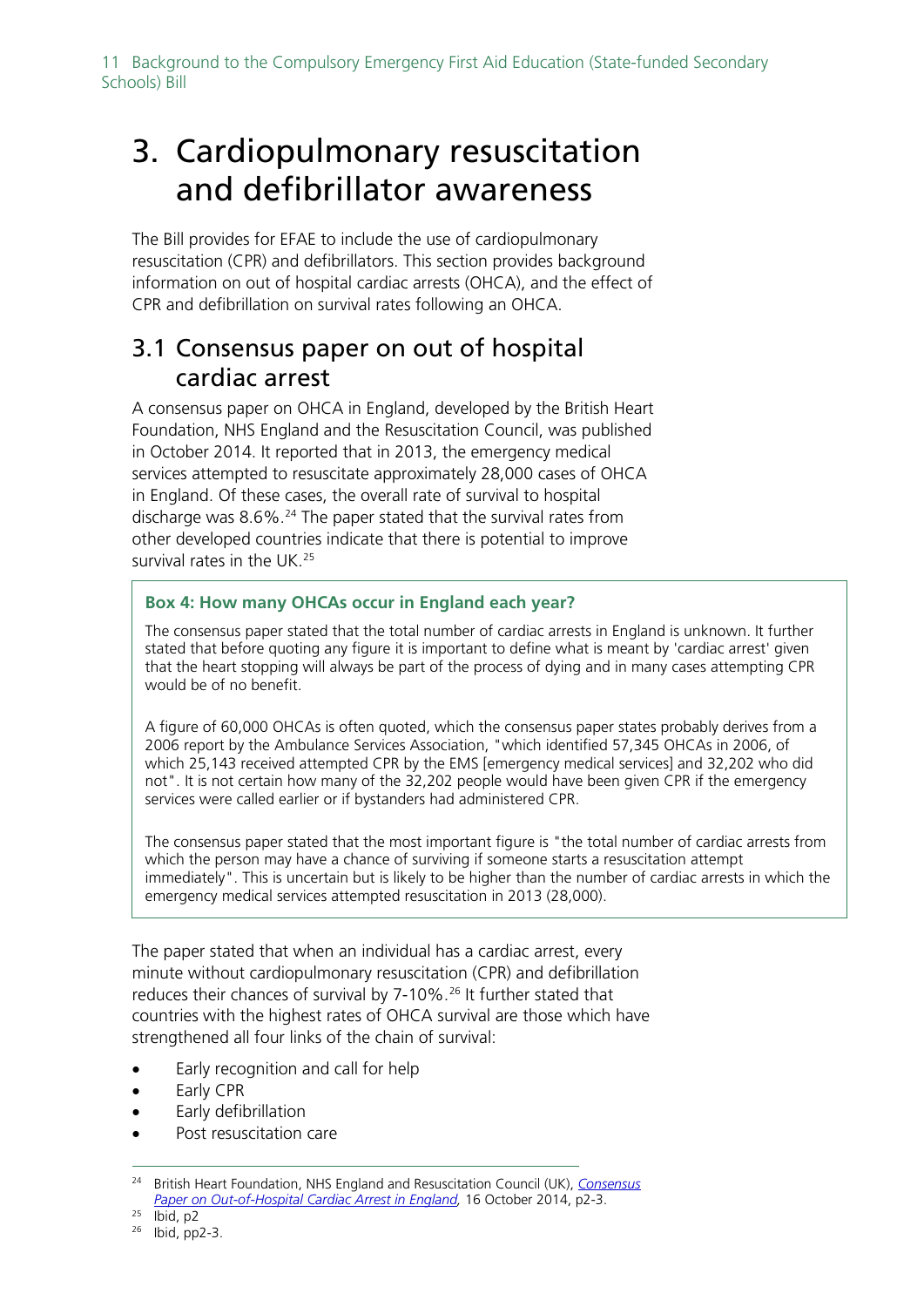The rate of initial bystander CPR in England was reported in the paper as 43%, but this figure included situations where CPR was initiated following an instruction from a medical dispatcher after a 999 call. The paper noted that such situations "may result in a delay of up to several minutes before the victim receives CPR".<sup>[27](#page-11-1)</sup>

The paper stated that a number of factors contributed to the "low" level of bystander CPR and public access defibrillator use in England:

- Failure to recognise cardiac arrest
- Lack of knowledge of what to do
- Fear of causing harm (such as breaking the victim's ribs) or being harmed (acquiring infection from a stranger when giving rescue breaths)
- Fear of being sued
- Lack of knowledge of the location of PADs
- No access to a PAD at the time of the cardiac arrest.<sup>[28](#page-11-2)</sup>

It argued that:

…more immediate 999 calls and immediate CPR given by bystanders could increase the number of people who receive CPR by the EMS [emergency medical services]. This will increase the number of people who are given a chance of surviving, and ultimately increase the number of people who do survive when they are given CPR.[29](#page-11-3)

# <span id="page-11-0"></span>3.2 Cardiovascular Disease Outcomes **Strategy**

The Department of Health's Cardiovascular Disease Outcomes Strategy, published in March 2013, stated that there is variability between ambulance services in the survival to hospital discharge following an OHCA:

It is estimated that about 50,000 out of hospital cardiac arrests (OHCA) occur each year in England. Resuscitation may be inappropriate (due to a variety of reasons such as co-morbidity) and so attempted resuscitation by ambulance services occurs in less than 50% of cases. However, there is significant variability between ambulance services in rates of successful initial resuscitation (13-27%) and survival to hospital discharge (2-12%) following an OHCA.<sup>[30](#page-11-4)</sup>

The strategy paper stated that, "if survival rates were increased from the overall average (around 7%) to that of the best reported (12%), it is estimated that an additional 1,000 lives could be saved each year". The paper further stated that there is a case for basic life support skills to be more widely taught:

Many more lives could be saved with improved and earlier cardiopulmonary resuscitation (CPR), and the public could be

<span id="page-11-1"></span> <sup>27</sup> Ibid, pp2-3.

<span id="page-11-2"></span><sup>28</sup> Ibid, p2.

<span id="page-11-3"></span><sup>29</sup> Ibid, p2.

<span id="page-11-4"></span><sup>30</sup> Department of Health, *[Cardiovascular Disease Outcomes Strategy: Improving](https://www.gov.uk/government/uploads/system/uploads/attachment_data/file/214895/9387-2900853-CVD-Outcomes_web1.pdf)  [outcomes for people with or at risk of cardiovascular disease](https://www.gov.uk/government/uploads/system/uploads/attachment_data/file/214895/9387-2900853-CVD-Outcomes_web1.pdf)*, March 2013, p31.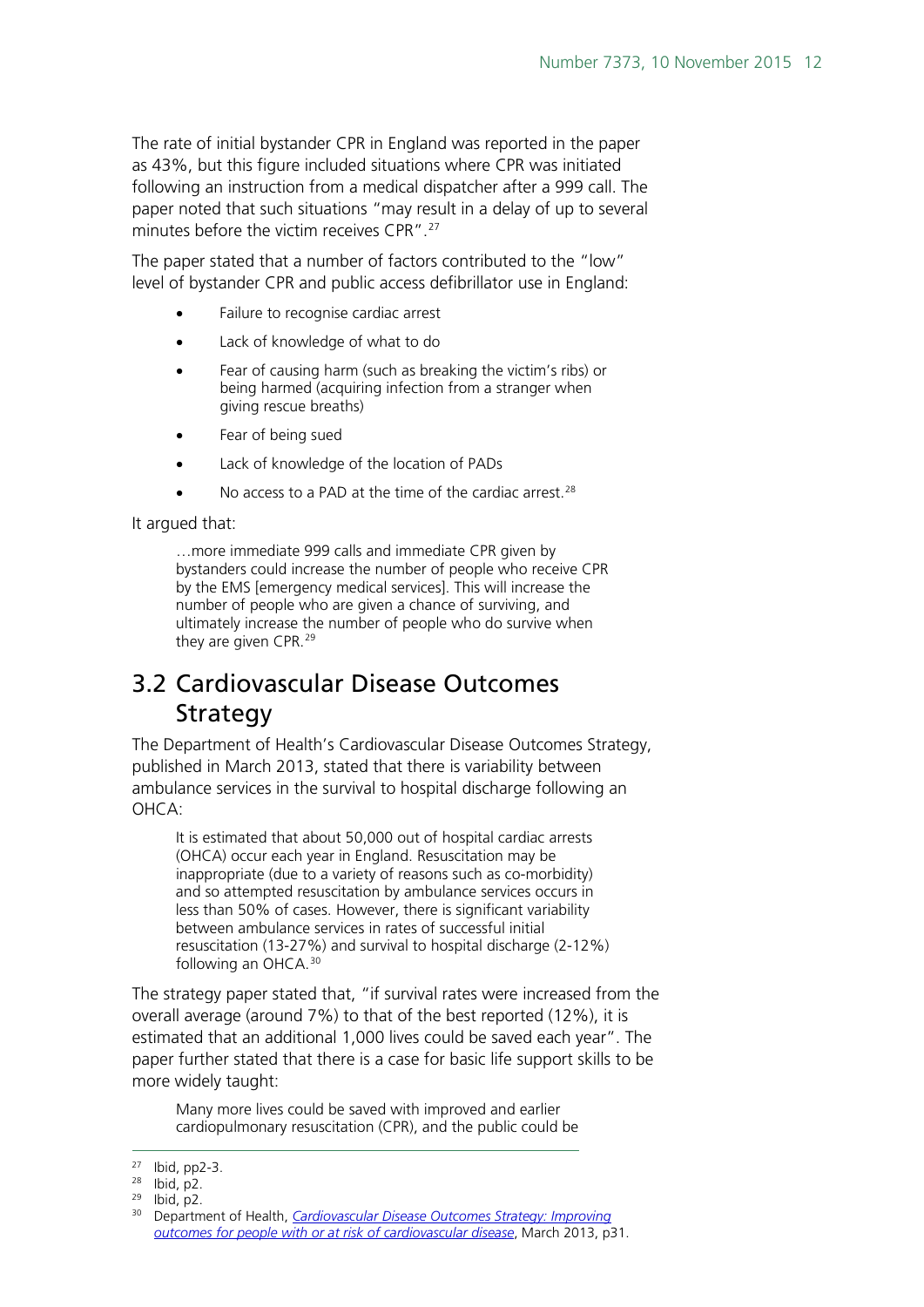better informed and trained about what to do when they witness a cardiac arrest or someone with symptoms suggesting a heart attack. Bystander CPR doubles survival rates and yet is attempted in only 20-30% of cases. There is scope for all emergency service personnel to be trained in CPR, and for basic life support skills to be more widely taught, perhaps as part of volunteering programmes in schools and in the workplace. Wider availability of automatic external defibrillators (AEDs) could also save additional  $liver^{31}$  $liver^{31}$  $liver^{31}$ 

#### The strategy stated that the NHS England would:

…work with the Resuscitation Council, the British Heart Foundation and others to promote automatic external defibrillators (AED) site mapping/registration and first responder programmes by ambulance services and consider ways of increasing the numbers trained in cardiopulmonary resuscitation (CPR) and using AEDs. [32](#page-12-1)

<span id="page-12-0"></span> <sup>31</sup> Ibid, pp31-2.

<span id="page-12-1"></span><sup>32</sup> Ibid, p7.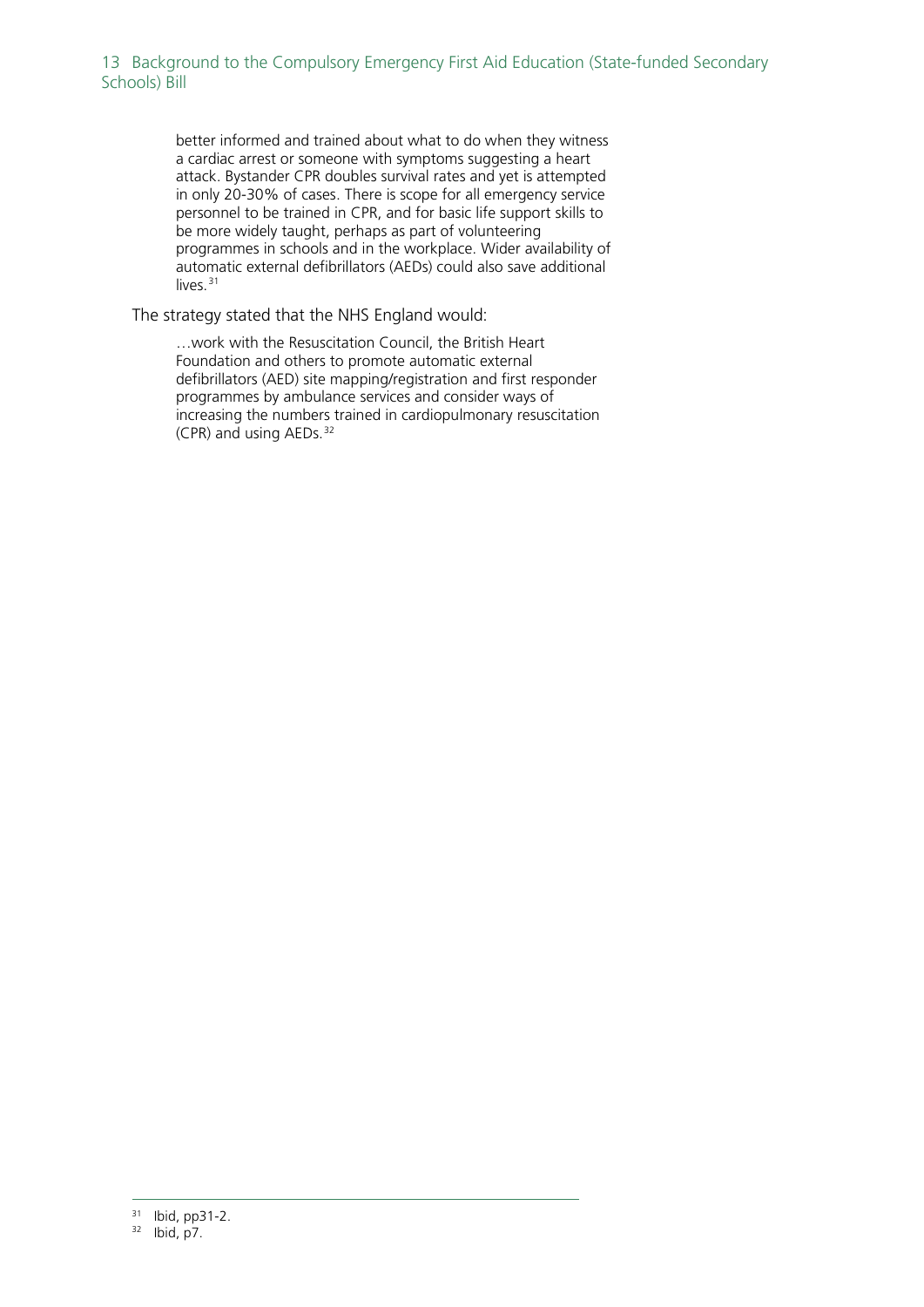# <span id="page-13-0"></span>4. Previous calls for compulsory first aid education

#### **Summary**

- There have been a number of parliamentary proceedings since 2010 concerning making emergency first aid a compulsory part of the curriculum.
- The Coalition Government, while expressing support for raising the profile of emergency first aid in schools, did not favour making it a compulsory part of the curriculum.
- A number of organisations, including St John Ambulance, the British Red Cross and the British Heart Foundation, have campaigned for emergency first aid to be made a compulsory part of the curriculum.

# <span id="page-13-1"></span>4.1 Developments inside Parliament

There have been a number of attempts since 2010 to make EFAE a compulsory part of the National Curriculum in England.

### <span id="page-13-2"></span>National Curriculum (Emergency Life Support) Skills Bill 2010-12

On 26 October 2011, Julie Hilling introduced the *[National Curriculum](http://www.publications.parliament.uk/pa/bills/cbill/2010-2012/0240/cbill_2010-20120240_en_1.htm)  [\(Emergency Life Support Skills\) Bill 2010-12](http://www.publications.parliament.uk/pa/bills/cbill/2010-2012/0240/cbill_2010-20120240_en_1.htm)* under the Ten Minute Rule. The Bill provided for amendments to be made to the *Education Act 2002* to make emergency life support skills a compulsory part of the National Curriculum. Introducing the Bill, Julie Hilling stated:

Every year, 150,000 people die when first aid could have made a difference. Thirty thousand people have a cardiac arrest outside a hospital environment, but fewer than 10% survive to be discharged from hospital. Emergency life support skills are a set of actions needed to keep someone alive until professional help arrives. They include cardiopulmonary resuscitation—CPR putting an unconscious person into the recovery position, dealing with choking and serious bleeding, and helping someone who may be having a heart attack.

Those skills are crucial at the time of a cardiac arrest when every second counts. For every minute that passes, the chance of survival falls by 10%. If CPR is started immediately, the time that someone remains in a shockable and hence reversible condition will be prolonged. It also means that more brain function will remain, and more of them will be left if they are resuscitated. It is not often that any Government have the opportunity simply, cheaply and immediately to save lives, but my Bill would allow them to do just that. Teaching these crucial life-saving skills to every school pupil would make a tangible difference to civil life in this country.<sup>[33](#page-13-3)</sup>

<span id="page-13-3"></span>Nobody spoke against the Bill and it received a First Reading. However, it did not progress any further before falling at the end of the 2010-12 parliamentary session.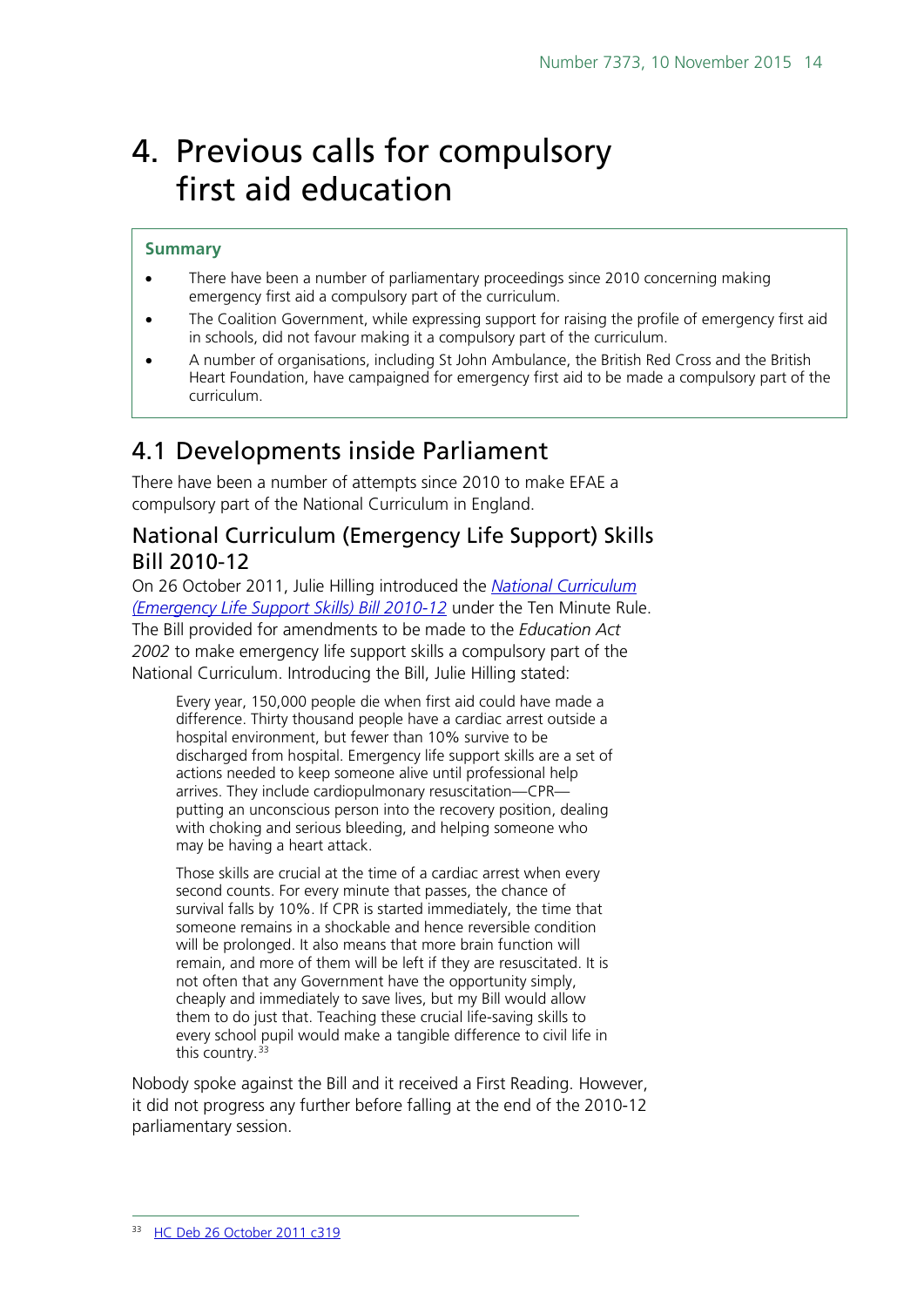15 Background to the Compulsory Emergency First Aid Education (State-funded Secondary Schools) Bill

### <span id="page-14-0"></span>Education Bill 2010-12

During Committee Stage of the *Education Bill 2010-12,* Julie Hilling moved an amendment that sought to make provision for teaching emergency life support skills in the National Curriculum. The Minister, Nick Gibb, noted the positive impact that life support skills could have but questioned whether making them a compulsory part of the National Curriculum was the right approach:

I agree that emergency life support skills can have an immensely positive impact on pupils' families as well as schools and the wider community. It is encouraging to hear about the excellent work in schools, particularly those that have written to the Committee…

I am also aware of the invaluable support that organisations such as the British Heart Foundation and St John Ambulance offer individual schools or groups of schools to enrich curriculum work. I applaud them for their important work, but I do not agree that making emergency life support skills a statutory part of the curriculum is the right approach. Our aim, as set out in the White Paper, is to reduce unnecessary prescription throughout the education system. That means taking a new approach towards the curriculum that affirms the importance of teaching and creates scope for teachers to inspire students. That will give teachers and head teachers the freedom and flexibility to incorporate initiatives such as Heartstart in their school programmes.

We are clear that the national curriculum should set out the essential knowledge and understanding that all children should be expected to acquire in the course of their school lives. It is for teachers to design the wider curriculum in the way that meets the needs of their pupils, taking account of the views of parents, the wider community and local circumstances. I therefore urge the hon. Lady to withdraw the new clause.

The amendment was negatived without a division. [34](#page-14-3)

### <span id="page-14-1"></span>Personal, Social, Health and Economic Education (Statutory Requirement) Bill 2015-16

On 15 July 2015, Caroline Lucas introduced a Ten-Minute Rule Bill that would require the Secretary of State to provide that PSHE be a statutory requirement for all state-funded schools. The Bill also provided for the topics that PSHE should comprise, one of which was "education about physical health (including emergency life-saving skills)".<sup>[35](#page-14-4)</sup> The Bill received a first reading following a division and is scheduled to have its Second Reading on 22 January 2016.

### <span id="page-14-2"></span>Debates

There were a number of debates during the 2010-15 Parliament on making emergency first aid a compulsory part of the National Curriculum.[36](#page-14-5) This included a debate in the main chamber on 22 November 2011, following which the House resolved that "every child

<span id="page-14-3"></span><sup>&</sup>lt;sup>34</sup> [Education Bill Deb 5 April 2011 c988-90](http://www.publications.parliament.uk/pa/cm201011/cmpublic/education/110405/pm/110405s01.htm)

<span id="page-14-4"></span><sup>35</sup> [Personal, Social, Health and Economic Education \(Statutory Requirement\) Bill](http://www.publications.parliament.uk/pa/bills/cbill/2015-2016/0059/cbill_2015-20160059_en_1.htm) (HC Bill 59), clause 1(3)(2)

<span id="page-14-5"></span> $36$  For example, there were debates in Westminster Hall on  $\overline{7}$  June 2011 and 10 March [2015](http://www.publications.parliament.uk/pa/cm201415/cmhansrd/cm150310/halltext/150310h0001.htm#15031035000001) and in the main chamber on [22 November 2012.](http://www.publications.parliament.uk/pa/cm201213/cmhansrd/cm121122/debtext/121122-0002.htm#12112237000009)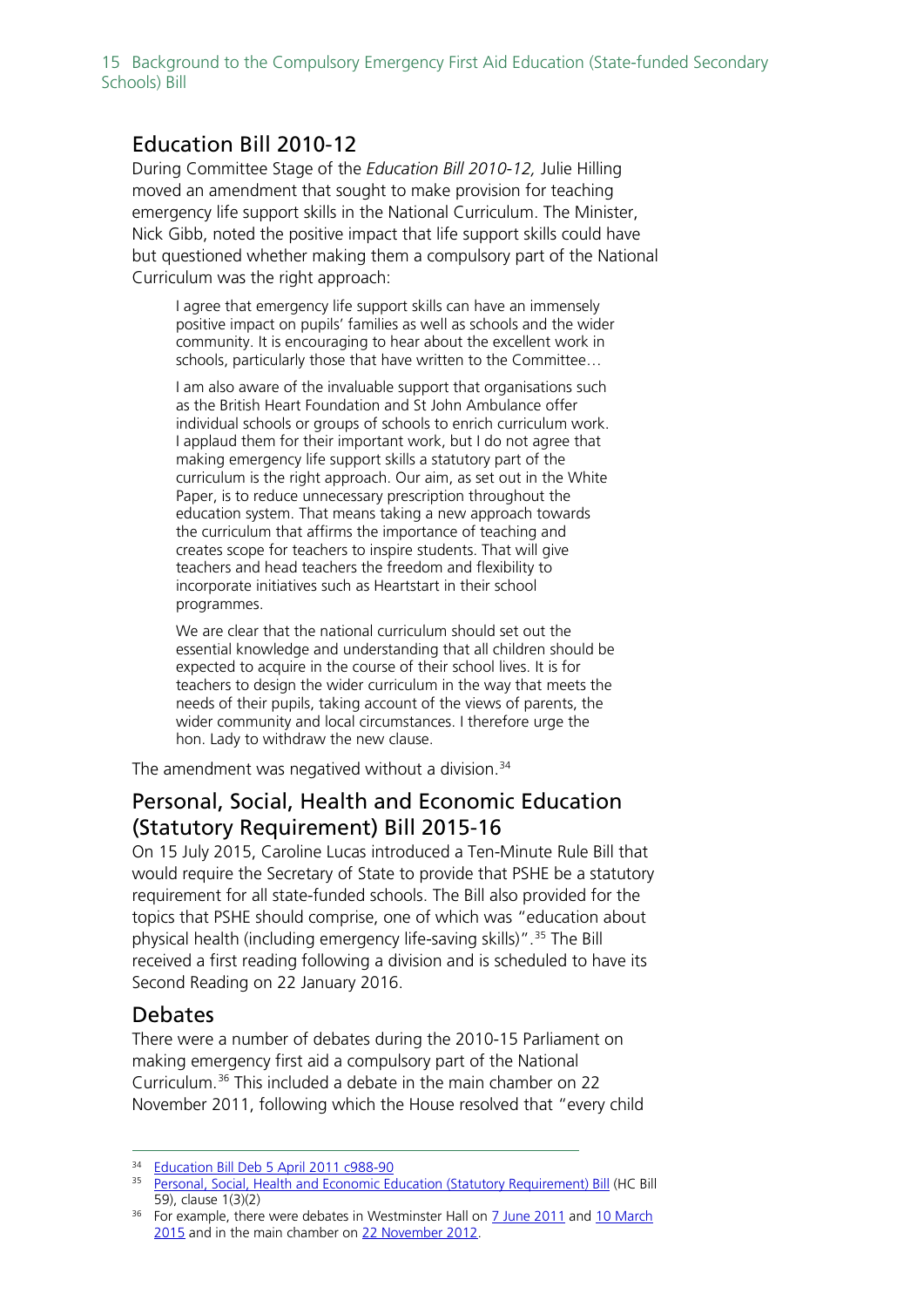should leave school knowing how to save a life". [37](#page-15-2) There were also debates in Westminster Hall.

During these debates, some speakers did express reservations about making emergency first aid a compulsory part of the curriculum (see also section 4.2 below).<sup>[38](#page-15-3)</sup> However, the majority of speakers put forward similar arguments in favour of EFAE being compulsory in schools. The arguments presented included (but were not limited to):

- Only a small proportion of the population have the confidence to carry out emergency first aid.<sup>[39](#page-15-4)</sup>
- EFAE is as important as many subjects currently part of the National Curriculum and only takes a short amount of time to teach.[40](#page-15-5)
- Free packs from the British Heart Foundation means that there would be minimal cost to the exchequer and staff would not need extensive training.<sup>[41](#page-15-6)</sup>
- There can be a lack of consistency in current provision as it can be affected by teachers leaving a school etc.<sup>[42](#page-15-7)</sup>

# <span id="page-15-0"></span>4.2 Government position

### <span id="page-15-1"></span>Position of the Coalition Government

The position of the Coalition Government to making EFAE a compulsory part of the National Curriculum was outlined in response to parliamentary questions, petitions and debates. While Ministers expressed support for raising the profile of emergency first aid in schools, they did not support making the subject compulsory for fear of producing an "over-prescribed school curriculum".[43](#page-15-8)

This position was set out by the then Parliamentary Under-Secretary of State for Children and Families, Tim Loughton, in response to a Westminster Hall debate in 2011:

There can be no more important training than that which allows someone to save the life of another who is injured, ill or otherwise in danger, and we must do all we can to ensure that children learn the basic skills that they might need in case of emergency. We all agree on that, but the best way is not through the academic base of knowledge that the national curriculum contains, but through the broader curriculum. Just because the skills are not specified in the national curriculum does not mean they will not and should not be taught, or that the Government are downplaying or undervaluing them. The reverse is true. I implore all schools to ensure that their pupils develop the personal and social skills they need to become responsible citizens, and to lead healthy and safe lives, and that includes being able to encourage and enable others to lead healthy and safe lives.<sup>[44](#page-15-9)</sup>

<span id="page-15-2"></span><sup>&</sup>lt;sup>37</sup> [HC Deb 22 November 2012 c794](http://www.publications.parliament.uk/pa/cm201213/cmhansrd/cm121122/debtext/121122-0003.htm#12112237001615)

<span id="page-15-3"></span><sup>&</sup>lt;sup>38</sup> For example[, HC Deb 22 November 2012 c777](http://www.publications.parliament.uk/pa/cm201213/cmhansrd/cm121122/debtext/121122-0002.htm#12112237001572)

<sup>&</sup>lt;sup>39</sup> For example[, HC Deb 10 March 2015 c28WH](http://www.publications.parliament.uk/pa/cm201415/cmhansrd/cm150310/halltext/150310h0001.htm#15031035000212)

<span id="page-15-5"></span><span id="page-15-4"></span><sup>&</sup>lt;sup>40</sup> For example[, HC Deb 22 November 2012 c775,](http://www.publications.parliament.uk/pa/cm201213/cmhansrd/cm121122/debtext/121122-0002.htm#12112237001565) and [HC Deb 7 June 2011 c51WH,](http://www.publications.parliament.uk/pa/cm201011/cmhansrd/cm110607/halltext/110607h0002.htm#11060724000095)

<span id="page-15-6"></span><sup>41</sup> For example[, HC Deb 10 March 2015 c31WH](http://www.publications.parliament.uk/pa/cm201415/cmhansrd/cm150310/halltext/150310h0001.htm#15031035000217)

<span id="page-15-7"></span><sup>&</sup>lt;sup>42</sup> For example[, HC Deb 10 March 2015 c33WH](http://www.publications.parliament.uk/pa/cm201415/cmhansrd/cm150310/halltext/150310h0001.htm#15031035000218)

<span id="page-15-8"></span><sup>43</sup> [HC Deb 19 January 2015 c21](http://www.publications.parliament.uk/pa/cm201415/cmhansrd/cm150119/debtext/150119-0001.htm#1501192000174)

<span id="page-15-9"></span><sup>44</sup> [HC Deb 7 June 2011 c58-9WH](http://www.publications.parliament.uk/pa/cm201011/cmhansrd/cm110607/halltext/110607h0002.htm#11060724000270)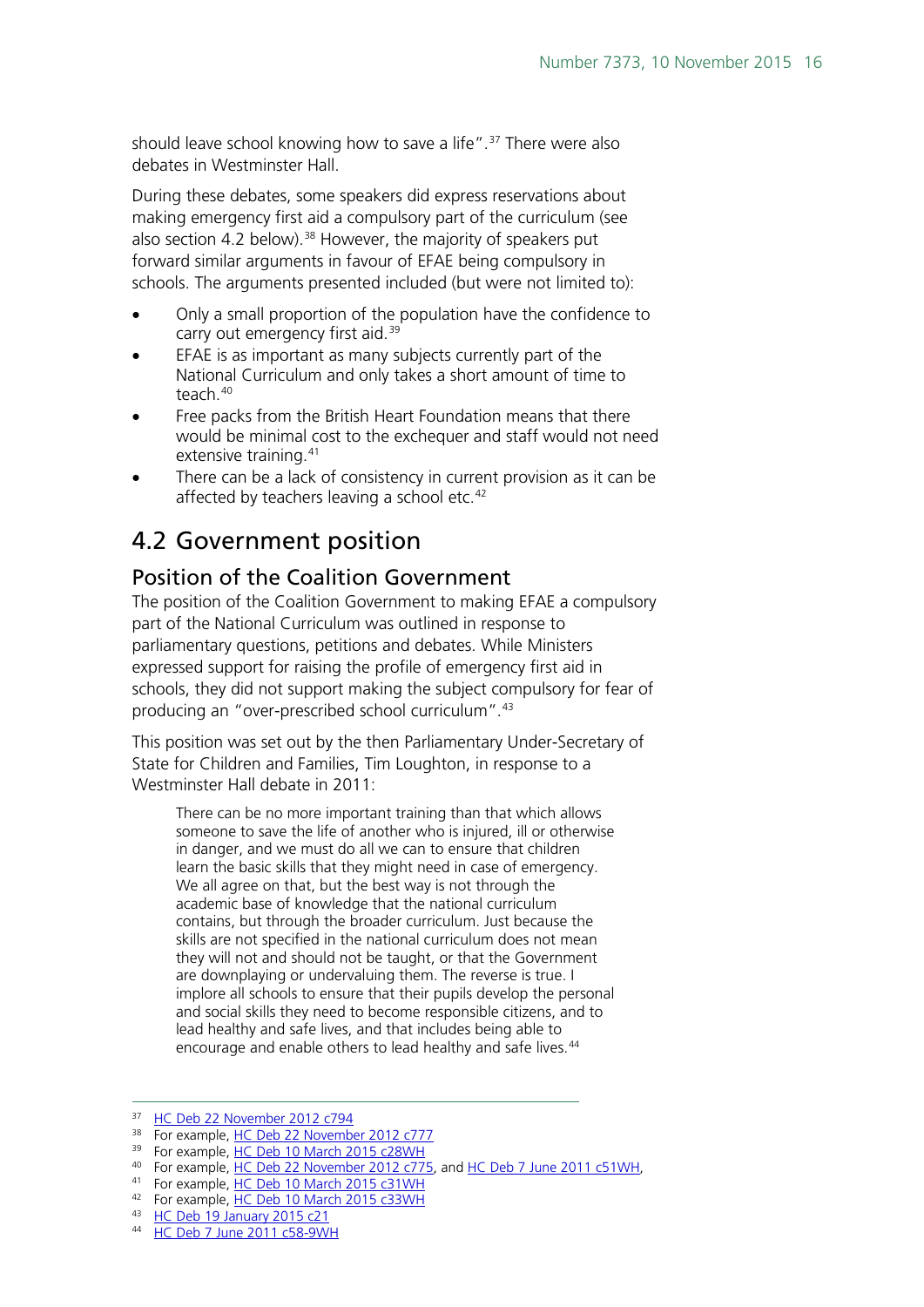Similarly, in response a Westminster Hall debate in March 2015, the Schools Minister, Nick Gibb, said:

The new national curriculum, which came into force in September 2014, represents a clear step forward for schools. It will ensure that all children have the opportunity to acquire the essential knowledge in key academic and non-academic subjects. However, I am afraid that it has now become somewhat routine for Education Ministers to come to such debates to make the case against the inclusion of a particular new requirement in the national curriculum. Proposals such as this are often supported by a persuasive argument, but their sheer number means that we need to start from a position of caution when addressing them.

The national curriculum creates a minimum expectation for the content of curriculums in maintained schools. Quite deliberately, it does not represent everything that a school should teach. Also, schools do not have a monopoly on the provision of education to children; parents and voluntary groups outside school also play an important role.

Many schools choose to include CPR and defibrillator awareness as part of their PSHE teaching. In the introduction to the new national curriculum, we have highlighted the expectation that PSHE should be taught, and improving the quality of PSHE teaching is a priority of this Government. However, we do not want to prescribe exactly which issues schools should have to cover in PSHE or other related parts of what we would call the school curriculum, as opposed to the national curriculum.

Prescribing a long list of specific content to be covered could be unproductive, leading to a tick-box approach that did not properly address the most important issues. Nor would it ensure that schools addressed those matters that were most relevant to their pupils. Indeed, we should trust schools to provide the right education for their pupils, within the overall framework of the national curriculum.

#### $[...]$

I am not arguing against the inclusion of CPR in a school's teaching curriculum; I am arguing about whether teaching these things should be statutory. There is more than one way to achieve an objective.<sup>[45](#page-16-1)</sup>

### <span id="page-16-0"></span>Position of the current Government

A parliamentary question in October 2015 asked what the Government was doing to encourage first aid training in secondary schools. In response, the Parliamentary Under-Secretary of State for Schools, Lord Nash, said:

All schools are required to teach a balanced and broadly based curriculum that promotes the spiritual, moral, cultural, mental and physical development of pupils, and prepares them for adult life. The new national curriculum focuses on the essential knowledge so that teachers can design a wider school curriculum that best meets the needs of their pupils.

<span id="page-16-1"></span>Schools have the freedom to teach subjects or topics such as First Aid training beyond the prescribed curriculum to ensure that children receive a rounded education.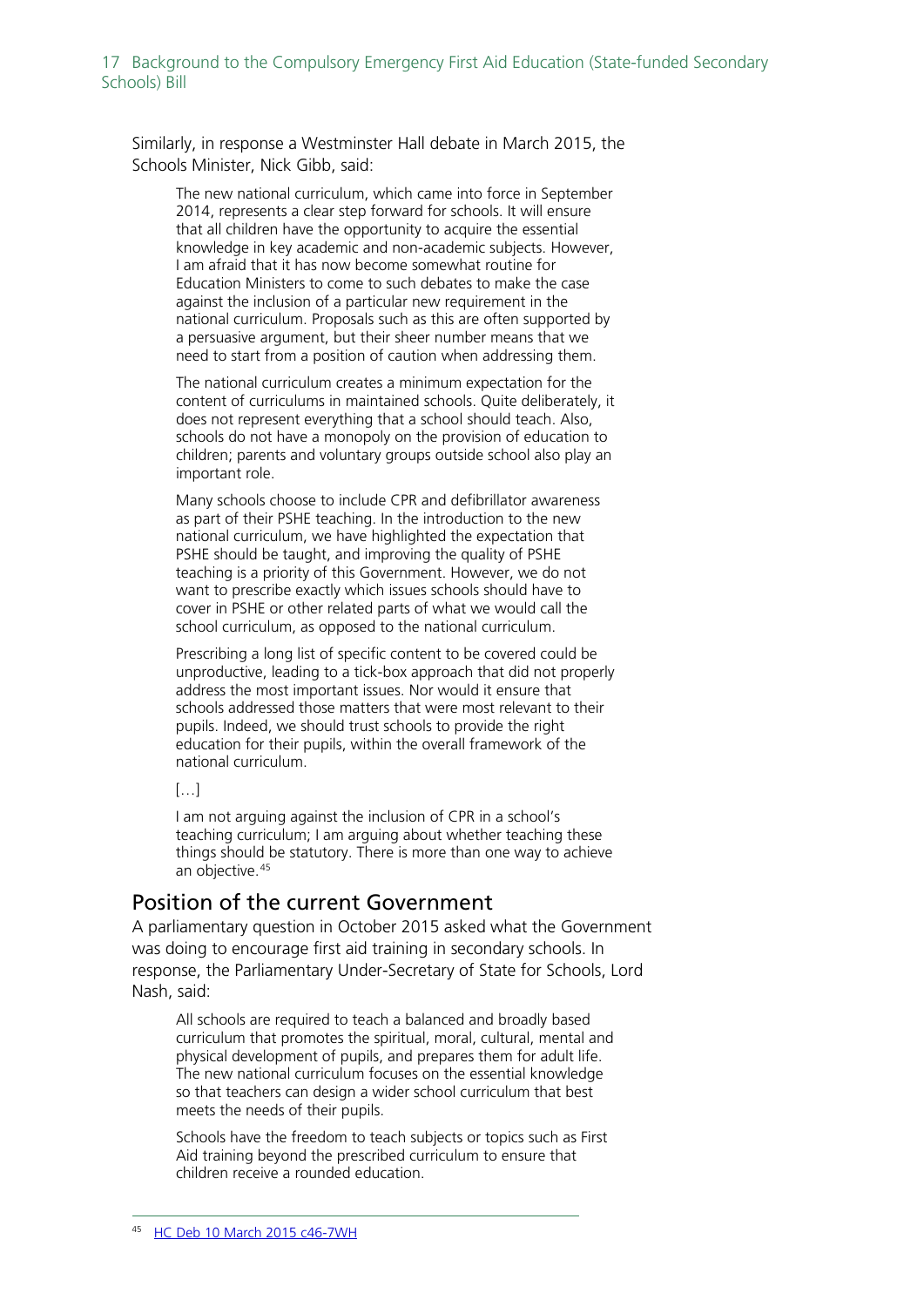The Government welcomes the work of expert organisations such as the British Red Cross, St John Ambulance and the British Heart Foundation to support schools in this aspect of teaching and are currently working with the sector to provide information to young people about first aid, CPR and how to deal with medical emergencies.[46](#page-17-3)

On 9 September 2015, Teresa Pearce raised the subject of her Private Member's Bill at Prime Minister's Questions:

**Teresa Pearce (Erith and Thamesmead) (Lab):** Every year, thousands of people have medical emergencies outside of hospitals. When it is a cardiac arrest, every minute without CPR cardiopulmonary resuscitation—or defibrillation reduces survival chances by 7% to 10%. First aid is a true life skill. The majority of teachers and parents support the teaching of emergency first aid in schools. Will the Prime Minister look closely at my private Member's Bill, which aims to do that and make every child a lifesaver?

**The Prime Minister**: I will certainly look closely at the hon. Lady's private Member's Bill, because this is a real lifesaver. The availability of CPR equipment, whether in village halls, pubs, schools or sports clubs, can save many, many lives. That is why there was £1 million in the Budget for buying defibrillators for public spaces and schools and for training. I am sure that many schools will want to take advantage of this.<sup>[47](#page-17-4)</sup>

# <span id="page-17-0"></span>4.3 Other Stakeholders

A number of stakeholders have made calls for first aid training to be a mandatory part of the school curriculum.

## <span id="page-17-1"></span>St John Ambulance

In a September 2014 website article accompanying its submission to the Social Action, Responsibility and Heroism Public Bill Committee, St John Ambulance called on the Government "to commit to putting first aid on the national curriculum, to ensure the next generation have the confidence to save lives."[48](#page-17-5) The submission cited research based on a survey of 2,035 adults, which found that the "primary reason why people are deterred from intervening in any situation requiring first aid is not concerns about legal repercussions (34%), but lack of confidence of their first aid knowledge (63%). "<sup>[49](#page-17-6)</sup> In its "first aid manifesto" for the 2015 general election, St John Ambulance called on the next government to "Give children the best start in life by putting first aid on the national curriculum.<sup>"[50](#page-17-7)</sup>

## <span id="page-17-2"></span>British Red Cross

In written evidence to the Education Committee's 2014-15 inquiry into PSHE, the British Red Cross argued that first aid should be included in

<span id="page-17-3"></span> <sup>46</sup> [PQHL2721,](http://www.parliament.uk/written-questions-answers-statements/written-question/lords/2015-10-19/HL2721) 27 October 2015.

<span id="page-17-4"></span><sup>47</sup> [HC Deb 9 September 2015 c403](http://www.publications.parliament.uk/pa/cm201516/cmhansrd/cm150909/debtext/150909-0001.htm#15090926000110)

<span id="page-17-5"></span><sup>&</sup>lt;sup>48</sup> "New research shows people unlikely to help in an emergency without first aid [skills"](http://www.sja.org.uk/sja/what-we-do/latest-news/news-archive/news-stories-from-2014/september-2014/new-research.aspx), St John Ambulance, September 2014.

<span id="page-17-6"></span><sup>49</sup> St John Ambulance, *[Social Action, Responsibility and Heroism Bill: St John](http://www.sja.org.uk/sja/pdf/SARAH-SJA-submission.pdf)  [Ambulance submission to the Public Bill Committee](http://www.sja.org.uk/sja/pdf/SARAH-SJA-submission.pdf)*, September 2014, p3.

<span id="page-17-7"></span><sup>50</sup> [St John Ambulance launches first aid manifesto,](https://www.sja.org.uk/sja/what-we-do/latest-news/news-archive/news-stories-from-2015/march-2015/st-john-ambulance-manifesto.aspx) St John Ambulance, March 2015.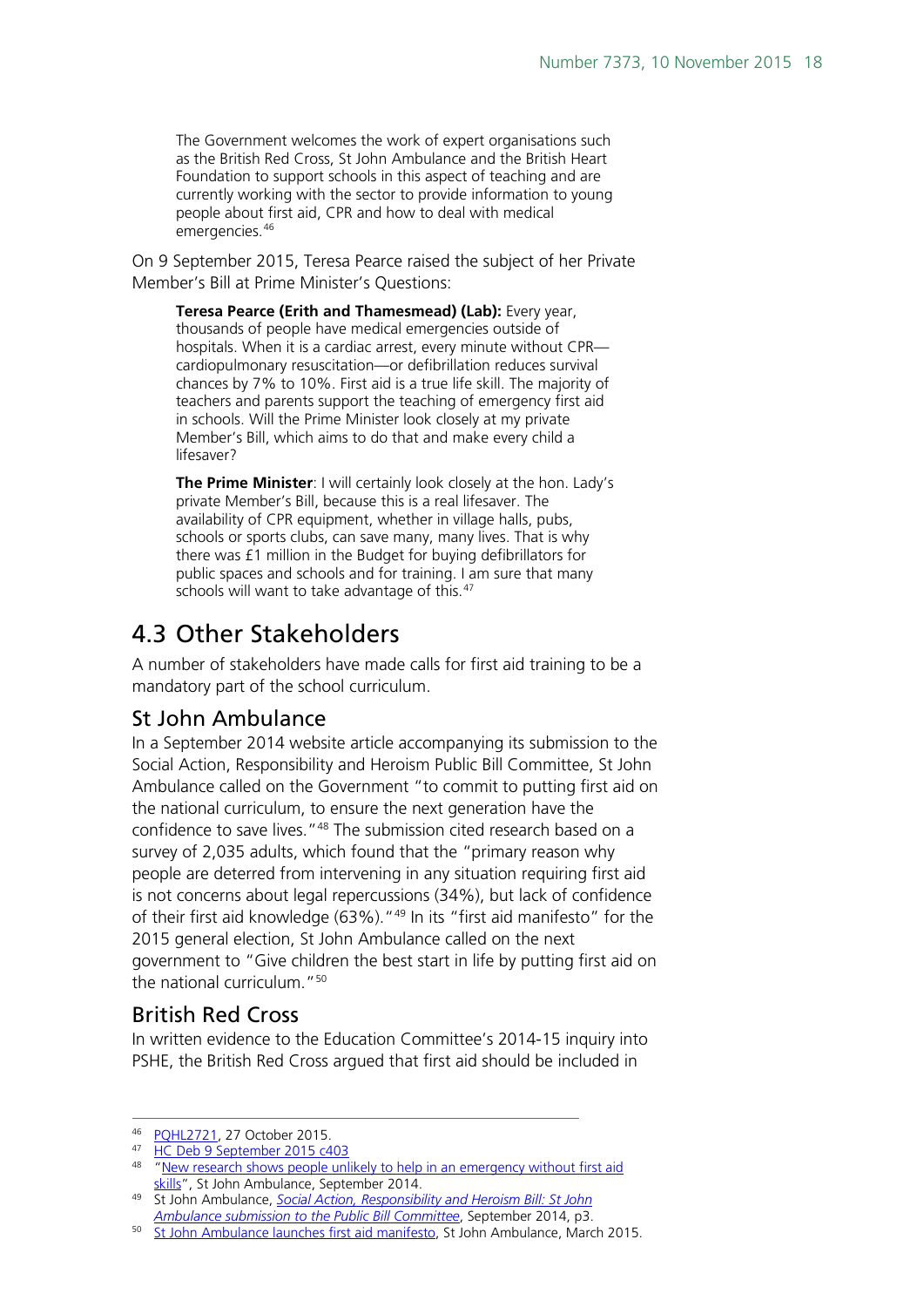PSHE or elsewhere in the school curriculum. It recommended to the Committee that the PSHE curriculum should include:

First aid so that children know what to do when they, or those they are with, are injured. This builds the resilience of individuals and communities. It reduces pain, injury, may save lives and could reduce the pressure on A&E departments. A person's life could be saved in the first few minutes after injury or incident, before the emergency services are on the scene if first aid is administered. It is therefore crucial to build a society of life-savers: people with the skills, willingness and confidence to administer first aid in an emergency.

We recommend that the eight first aid essential skills are included within the curriculum. These are:

- dealing with accidents
- unconsciousness and resuscitation
- choking
- bleeding and shock
- burns and scalds
- specific injuries (such as broken bones)
- specific illnesses(such as diabetes, meningitis, asthma) and
- emotional and social support.<sup>[51](#page-18-1)</sup>

Further detail on the position of the Red Cross in included in the [executive summary](http://www.redcross.org.uk/%7E/media/BritishRedCross/Documents/What%20we%20do/First%20aid/First%20aid%20in%20schools%20report%20summary.pdf) to its Life. Live it campaign, published in 2011.<sup>[52](#page-18-2)</sup>

### <span id="page-18-0"></span>British Heart Foundation

In February 2015, the British Heart Foundation delivered a petition to the DfE calling for CPR to be a mandatory part of secondary education. Regarding the petition, Simon Gillespie, Chief Executive of the British Heart Foundation, said:

Too many lives are lost needlessly every day simply because people don't know how to perform CPR. By making sure every young person is taught this life-saving skill, we can help more people survive a cardiac arrest and go home to their families.

We urge the governments and education authorities across the UK to act on the public's clear call and help create a Nation of Lifesavers. By ensuring all school leavers are trained in CPR, we could help save 5,000 lives every year.

More than 30,000 people have a cardiac arrest outside of hospital every year in the UK, but less than one in ten survive.

We want to dramatically improve survival rates by creating a Nation of Lifesavers and making sure every young person leaves secondary school knowing how to perform CPR.

<span id="page-18-1"></span> <sup>51</sup> [Written evidence submitted by the British Red Cross,](http://data.parliament.uk/WrittenEvidence/CommitteeEvidence.svc/EvidenceDocument/Education/Personal,%20Social,%20Health%20and%20Economic%20Education%20and%20Sex%20and%20Relationships%20Education%20in%20Schools/written/10122.html) SRE0247.

<span id="page-18-2"></span><sup>&</sup>lt;sup>52</sup> British Red Cross, Life. Live it. The case for first aid education in UK schools: [Executive summary,](http://www.redcross.org.uk/%7E/media/BritishRedCross/Documents/What%20we%20do/First%20aid/First%20aid%20in%20schools%20report%20summary.pdf) October 2011.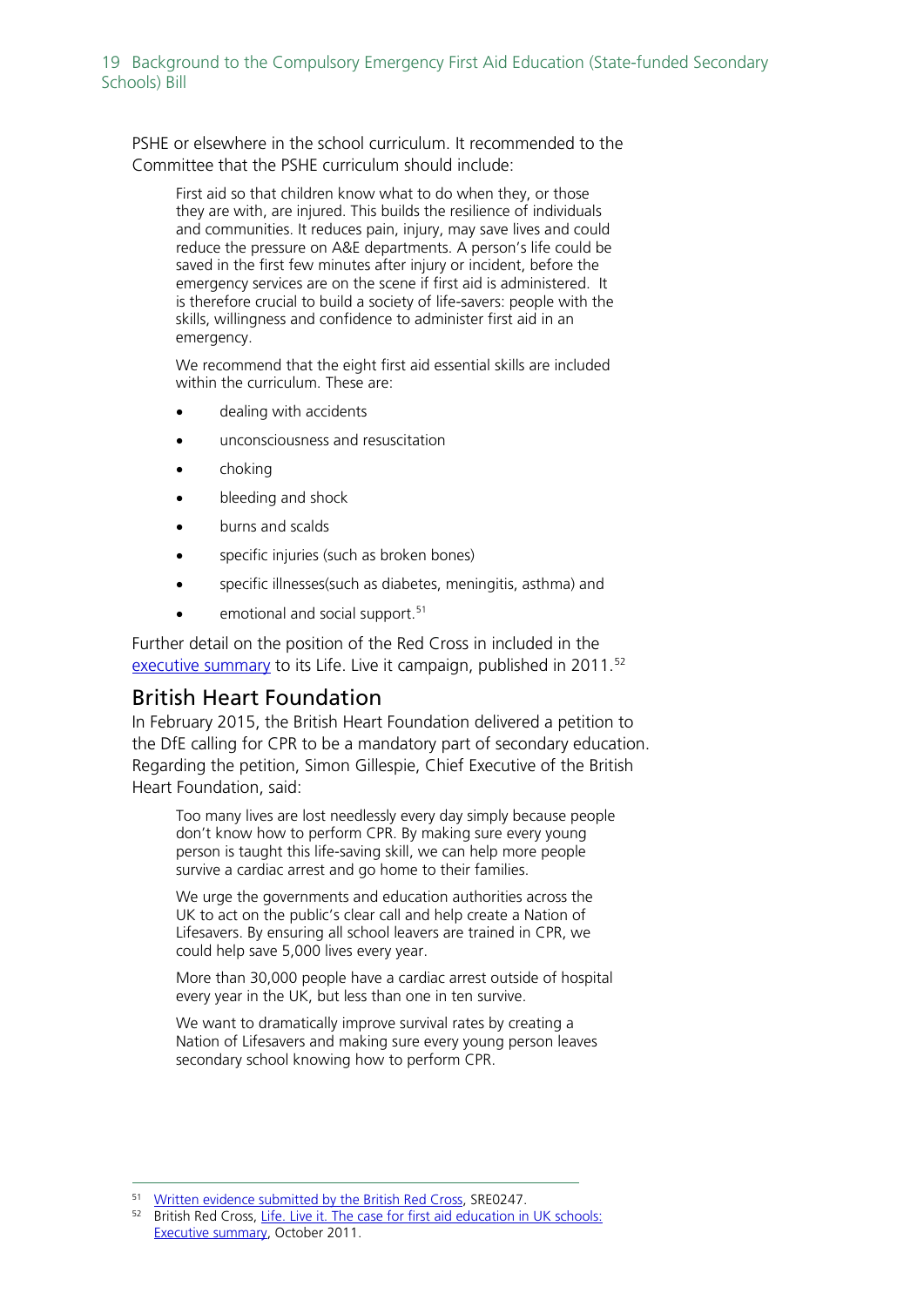Survival rates in the UK are much lower than other countries. In parts of Norway, where children learn CPR in schools, up to 25% people survive a cardiac arrest.<sup>[53](#page-19-1)</sup>

Further detail on the position of the British Heart Foundation is included its [2012 briefing](https://www.collegeofparamedics.co.uk/downloads/ELS_Campaign_Briefing_OCT_2012.pdf) on the campaign for life saving skills to be taught in schools.<sup>[54](#page-19-2)</sup>

## <span id="page-19-0"></span>British Youth Council

In its manifesto for the 2015 general election, the British Youth Council stated that it wanted Parliament to "ensure that quality first aid is a compulsory subject for all children in schools". The manifesto stated:

We believe that the compulsory teaching of First Aid skills as part of primary and secondary education would equip children and young people with a knowledge of life saving procedures, potentially saving thousands of lives. We also believe that First aid teaching should be given enough time and support to be taught to a high standard for all school pupils at a level appropriate to their ability.<sup>[55](#page-19-3)</sup>

<span id="page-19-1"></span><sup>53</sup> ["Thousands back BHF campaign to get CPR taught in schools"](https://www.bhf.org.uk/news-from-the-bhf/news-archive/2015/february/thousands-back-bhf-campaign-to-get-cpr-taught-in-schools), British Heart Foundation, 23 February 2015.

<span id="page-19-2"></span><sup>54</sup> British Heart Foundation and Resuscitation Council UK, *[Briefing on campaign for life](https://www.collegeofparamedics.co.uk/downloads/ELS_Campaign_Briefing_OCT_2012.pdf)[saving skills to be taught in schools,](https://www.collegeofparamedics.co.uk/downloads/ELS_Campaign_Briefing_OCT_2012.pdf)* October 2012

<span id="page-19-3"></span><sup>55</sup> British Youth Council, *[Our Parliament Our Vision 2015-2020,](http://www.byc.org.uk/media/257625/byc_manifesto_2015_final__web_use_.pdf)* p14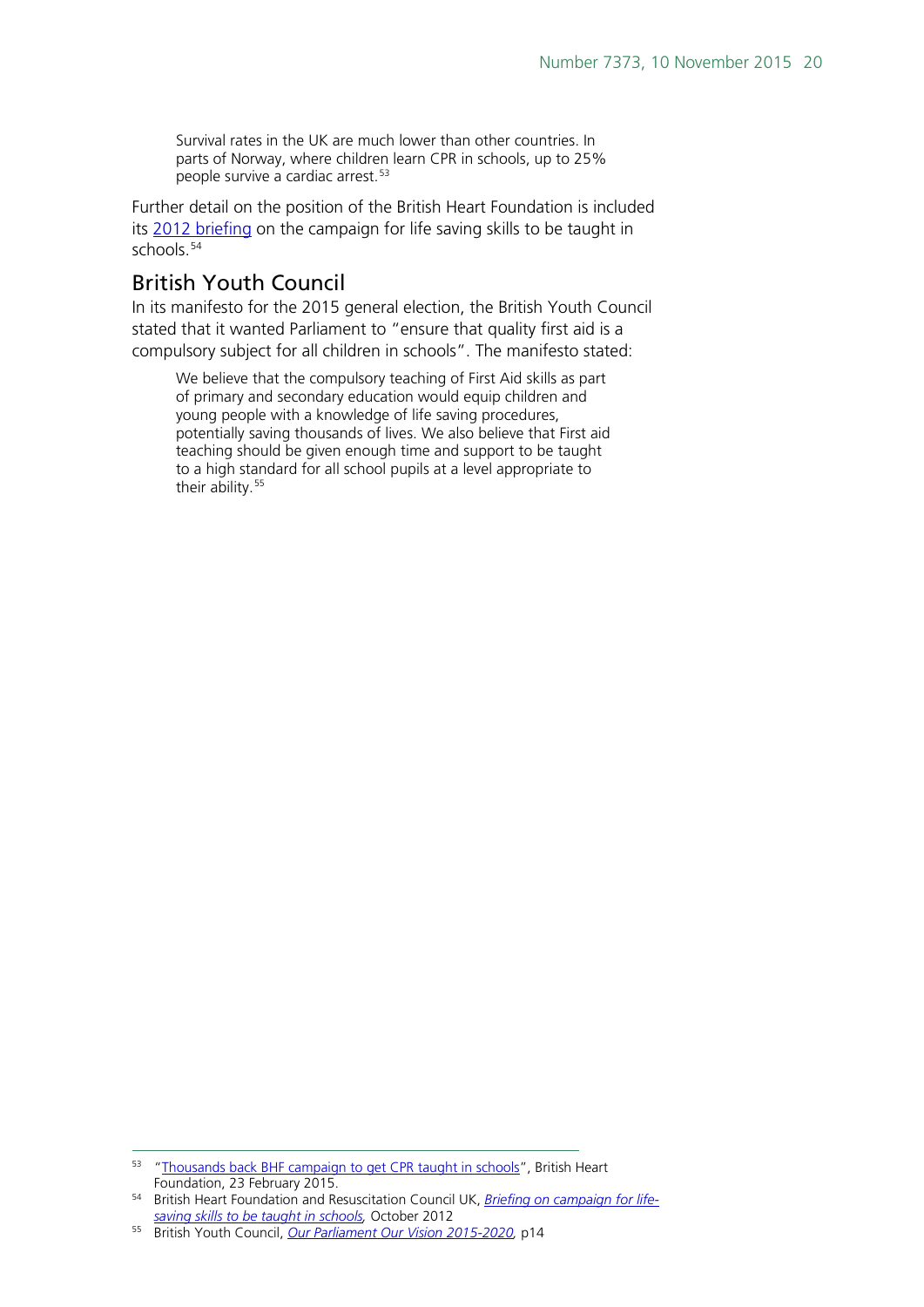# <span id="page-20-0"></span>5. Reaction to the Bill

# <span id="page-20-1"></span>5.1 Every Child a Lifesaver Campaign

Teresa Pearce, St John Ambulance, the British Red Cross and the British Heart Foundation jointly launched the Every Child A Lifesaver campaign in support of the Bill. The campaign encourages members of the public to request that their MP votes in favour of the Bill. Its website states that:

The Emergency First Aid Education Bill will ensure that all young people are given the skills and confidence to know what to do in a medical emergency by teaching them first aid at school.<sup>[56](#page-20-3)</sup>

Launching the campaign, Teresa Pearce said:

What the Bill aims to do is simple, straightforward and commonsense.

At the moment only a quarter of secondary school teachers surveyed said their school taught CPR; 15% said their school taught defibrillator awareness; and just 10% both.

If we want to save lives, these numbers have to be higher.

The Bill doesn't expect the impossible to suddenly become possible. Every one of us knows that not everybody can survive a serious accident or a medical emergency.

But we can give people the absolute best chance of surviving by equipping people with the skills to keep them alive while the ambulance gets to them and transform the next generation into potential lifesavers.<sup>[57](#page-20-4)</sup>

## <span id="page-20-2"></span>Mail on Sunday support

The Mail on Sunday has expressed support for the Bill and has published a number of articles reporting comments in support of it. [58](#page-20-5) One of these, published in July 2015, quoted Sir Bruce Keogh, NHS England's Medical Director, as saying that: "This autumn, Parliament will look again at the issue of putting first aid on the curriculum, and we must do everything we can to urge them to help us build a nation of lifesavers."<sup>[59](#page-20-6)</sup>

<sup>56</sup> [Ask your MP to vote for first aid in schools,](http://e-activist.com/ea-action/action?ea.client.id=57&ea.campaign.id=41953&ea.tracking.id=SJA) last accessed 6 October 2015.

<span id="page-20-4"></span><span id="page-20-3"></span><sup>&</sup>lt;sup>57</sup> [Teresa Launches Campaign for Emergency First Aid Education in Schools,](http://www.teresapearce.org.uk/2015/09/teresa-launches-campaign-for-emergency-first-aid-education-in-schools/) website of Teresa Pearce, 21 September 2015.

<span id="page-20-5"></span><sup>58</sup> For example, see Lifesaving teenager says 'I'm proof all pupils MUST learn first aid': [Heroic Alisha backs our campaign -](http://www.dailymail.co.uk/health/article-3241129/Lifesaving-teenager-says-m-proof-pupils-learn-aid-Heroic-Alisha-backs-campaign-calls-MPs-make-law.html) and calls on MPs to make it law, Mail Online, 19 September 2015.

<span id="page-20-6"></span><sup>&</sup>lt;sup>59</sup> [A nation of lifesavers: Stars turn out to salute Britain's Everyday Heroes -](http://www.dailymail.co.uk/health/article-3149473/A-nation-lifesavers-Stars-turn-salute-Britain-s-Everyday-Heroes-join-MoS-s-mission-make-aid-lessons-compulsory-schoolchild.html) and join the [MoS's mission to make first-aid lessons compulsory for EVERY schoolchild,](http://www.dailymail.co.uk/health/article-3149473/A-nation-lifesavers-Stars-turn-salute-Britain-s-Everyday-Heroes-join-MoS-s-mission-make-aid-lessons-compulsory-schoolchild.html) Daily Mail website, 5 July 2015.